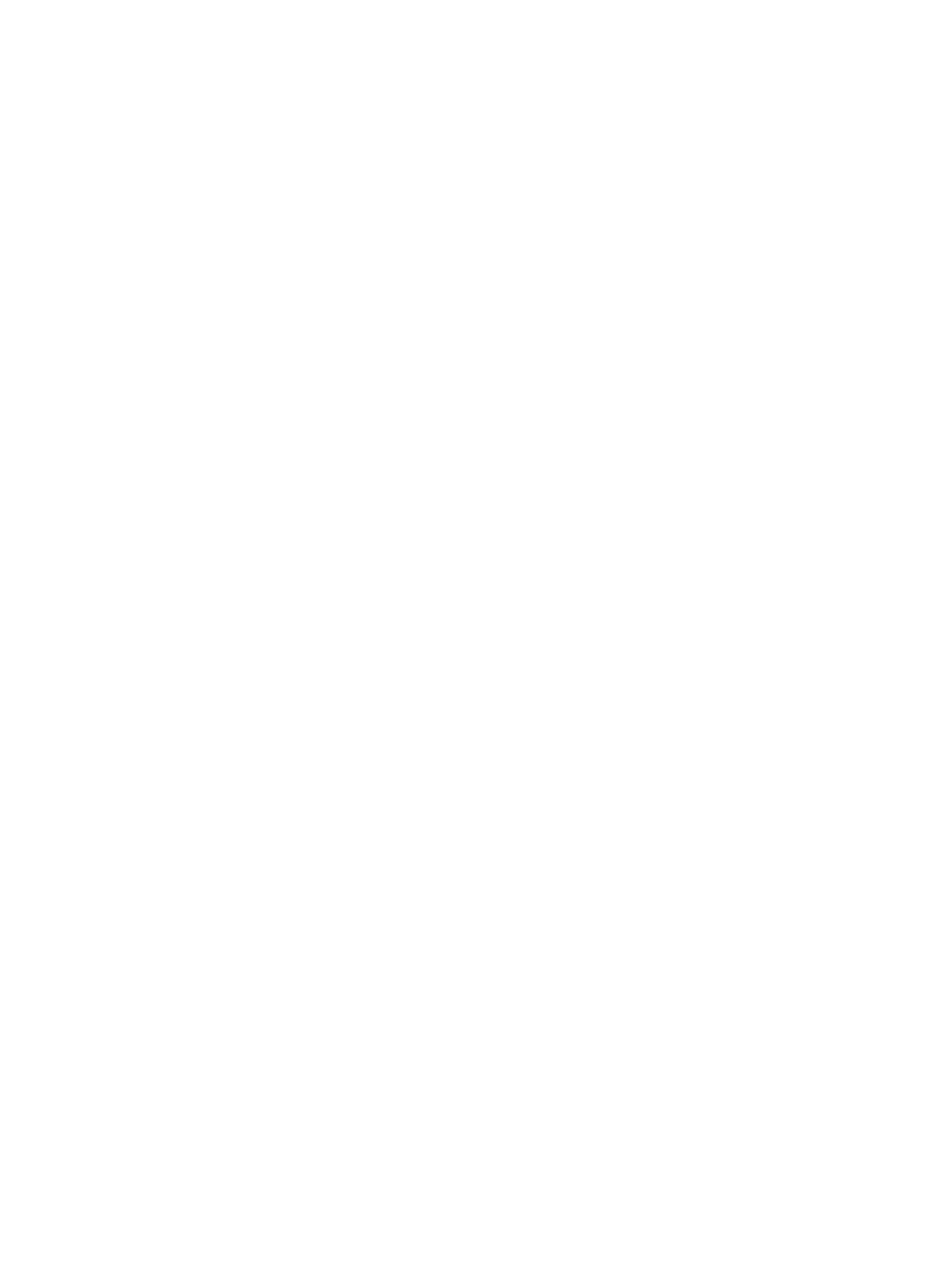since the early 20th century ([Kilgore and Taylor, 1979;](#page-14-0) [Biswell, 1989; Skinner and Chang, 1996; Graham](#page-14-0) [et al., 2004; Stephens and Collins, 2004\)](#page-14-0). Changes in fire regimes and possibly climate ([Millar and](#page-14-0) [Woolfenden, 1999](#page-14-0)) during the last 90–100 years have increased stand densities of shade tolerant species such as white fir (Abies concolor [Gord. and Glend.] Lindl.) and incense cedar (Calocedrus decurrens [Torr.] Floren.) in most mixed conifer forests in the Sierra Nevada ([Parsons and DeBendeetti, 1979;](#page-14-0) [Ansley and Battles, 1998; North et al., 2002; Taylor](#page-14-0) [and Skinner, 2003\)](#page-14-0). Other causes of forest change in the last century include past harvesting practices, livestock grazing, and planting trees at high densities after wildfires or clear-cutting [\(Franklin and Agee,](#page-13-0) [2003; Romme et al., 2003\)](#page-13-0).

The practice of using prescribed burning to modify potential wildfire behavior was in use at least 90 years ago in the Western US ([Clar, 1959; Biswell, 1989\)](#page-13-0). This early management practice utilized ''light burning'' in the forests of the northern Sierra Nevada and southern Cascades Mountains of California. Most federal managers and scientists at this time were not supportive of light burning because of the potential for fire escapes and the creation of basal tree injuries that might allow heart-rot fungi to enter ([Boyce, 1921\)](#page-13-0). Many also believed that western forests were understocked and that the elimination of fire would eventually allow higher yields of wood products ([Show and Kotok, 1924\)](#page-15-0).

Currently over 10 million ha of coniferous forests in the Western US are in moderate or high fire hazard condition classes ([NWCG, 2001](#page-14-0)). Several recent fire policies and initiatives such as the National Fire Plan ([USDA–USDI, 2000](#page-15-0)), 10-year comprehensive strategy [\(WGA, 2001](#page-15-0)), and Healthy Forest Restoration Act ([HFRA, 2003\)](#page-14-0) have been enacted to address the national US wildfire management problem. All of the recent statutes emphasize forest thinning as the integral tool for reducing high fire hazards in Western US forests.

The current debate over the appropriateness, technique, and timing of treatments utilized to modify or restore vegetation structure, fuel loads, and fire behavior is currently on-going at local, state, and national levels ([USDA, 2004; Stephens and Ruth,](#page-15-0) [2005](#page-15-0)). Though there have been qualitative and comparative studies on the effectiveness of various fuel treatments, controlled empirical studies using modern fuel reduction techniques are rare [\(van](#page-15-0) [Wagtendonk, 1996; Omi et al., 1998; Stephens,](#page-15-0) [1998; Fule et al., 2001; Pollet and Omi, 2002; Graham](#page-15-0) [et al., 2004; Stephens and Moghaddas, 2005a\)](#page-15-0). Researchers have modeled the impacts of different fuel treatments on potential fire behavior in mixed conifer forests [\(van Wagtendonk, 1996; Stephens,](#page-15-0) [1998; Miller and Urban, 2000](#page-15-0)) but these analyzes are constrained by model assumptions and uncertainties.

The National Fire and Fire Surrogate Study (FFS) has implemented a series of controlled empirical experiments to study the effects of fuel treatments on vegetation structure, fuel loads, and a suite of other ecological variables at 13 locations across the continental US [\(Weatherspoon and McIver, 2000\)](#page-15-0). In this paper, we report results from the Blodgett Forest FFS study site in the north-central Sierra Nevada. These results reach beyond the discipline of fire behavior and will help form a basis of how common fuel hazard reduction treatments affect forest structure.

The objective of this study is to determine how four different fuel treatments affect fuel loads, vegetation structure, and potential fire behavior and effects. The four treatments include: (1) control (no treatment), (2) thinning (crown thinning and thinning from below) followed by rotary mastication, (3) prescribed fire, and (4) a combination of thinning (crown thinning and thinning from below), rotary mastication, and prescribed fire. We tested for treatment effects at four different treatment stages: (1) pretreatment, (2) postharvest, (3) post-mastication, and (4) post-treatment. The null hypothesis is that there will be no significant difference ( $p < 0.05$ ) in vegetation structure, fuel load, fire behavior, and predicted mortality between treatment types and treatment stages.

### 2. Methods

## 2.1. Study location

The study was undertaken in Sierra Nevada mixed conifer forests in the north-central Sierra Nevada at the University of California Blodgett Forest Research Station (Blodgett Forest), approximately 20 km east of Georgetown, California. Blodgett Forest is located at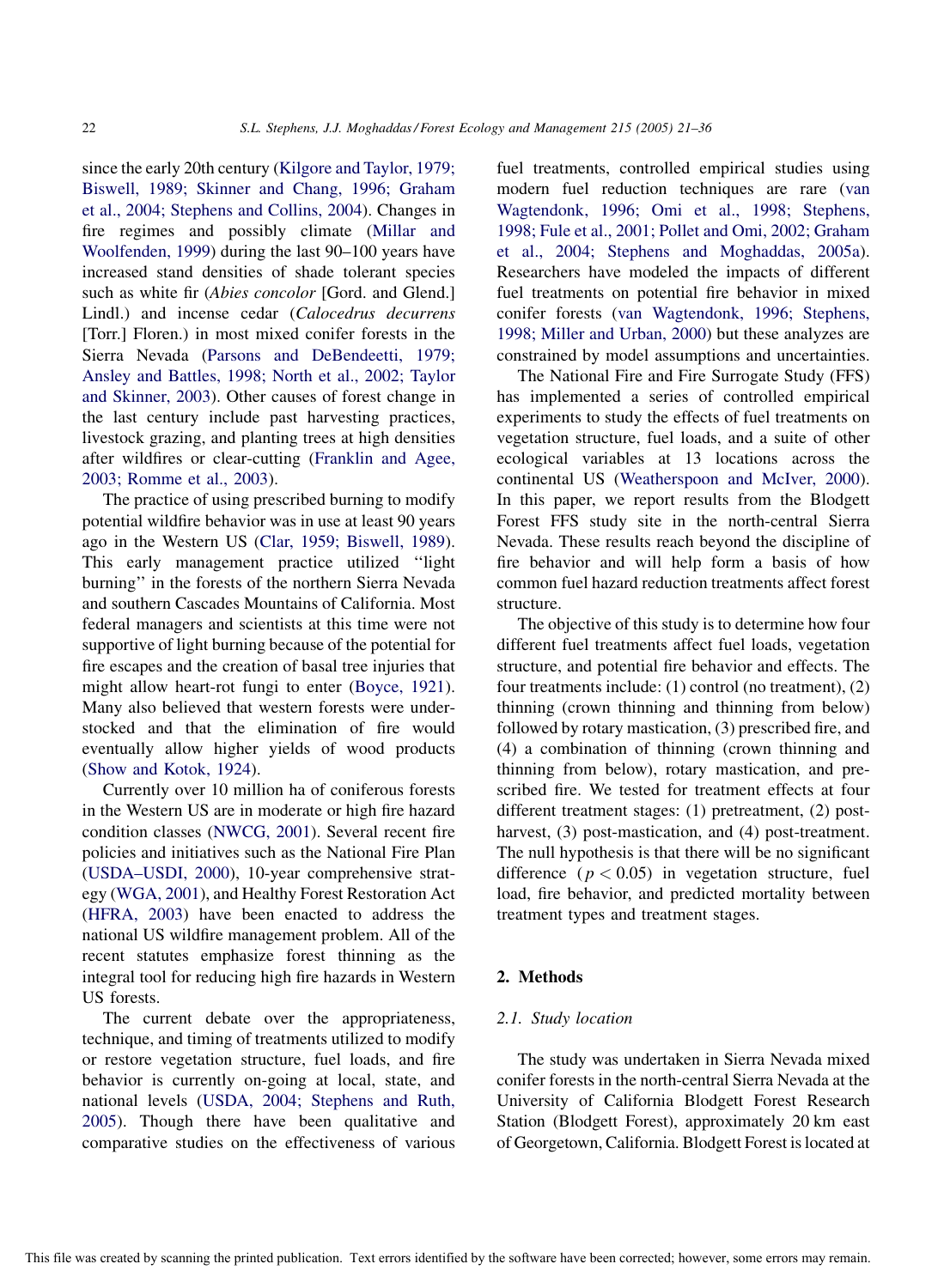latitude  $38^{\circ}54'45''$ N, longitude  $120^{\circ}39'27''$ W, between 1100 and 1410 m above sea level, and encompasses an area of 1780 ha. Tree species in this area include sugar pine (Pinus lambertiana Dougl.), ponderosa pine (Pinus ponderosa Laws), white fir, incense-cedar, Douglas-fir (Pseudotsuga menziesii (Mirb.) Franco), California black oak (Quercus kelloggii Newb.), tan oak (Lithocarpus densiflorus (Hook. & Arn.) Rehder), bush chinkapin (Chrysolepis sempervirens (Kell.) Hjelmg.), and Pacific madrone (Arbutus menziezii Pursh). Mixed conifer forests cover 3.2 million ha (7.8%) of California's total land base [\(CDF, 2003\)](#page-13-0).

Soils at Blodgett Forest are well-developed, welldrained Haploxeralfs (Alfisols), derived from either andesitic mudflow or granitic/granodiorite parent materials ([Hart et al., 1992\)](#page-14-0). Cohasset, Bighill, Holland, and Musick are common soil series. Soils are deep, weathered, sandy-loams overlain by an organic forest floor horizon. Common soil depths range from 85 to 115 cm. Slopes across Blodgett Forest average less than 30%.

Climate at Blodgett Forest is Mediterranean with a summer drought period that extends into the fall. Winter and spring receive the majority of precipitation, which averages 160 cm [\(Stephens and Collins,](#page-15-0) [2004](#page-15-0)). Average temperatures in January range between 0 and  $8^{\circ}$ C. Summer months are mild with average August temperatures between 10 and 29  $\mathrm{^{\circ}C}$ , with infrequent summer precipitation from thunderstorms (averaging 4 cm over the summer months from 1960 to 2000) ([Stephens and Collins, 2004\)](#page-15-0).

Fire was a common ecosystem process in the mixed conifer forests of Blodgett Forest before the policy of fire suppression began early in the 20th century. Between 1750 and 1900, median composite fire intervals at the 9–15 ha spatial scale were 4.7 years with a fire interval range of 4–28 years ([Stephens and](#page-15-0) [Collins, 2004](#page-15-0)). Forested areas at Blodgett Forest have been repeatedly harvested and subjected to fire suppression for the last 90 years reflecting a management history common to many forests in California ([Laudenslayer and Darr, 1990; Stephens, 2000\)](#page-14-0) and elsewhere in the Western US ([Graham et al., 2004](#page-14-0)).

## 2.2. Treatments

The primary objective of the treatments was to modify stand structure such that 80% of the dominant and co-dominant trees in the post-treatment stand would survive a wildfire modeled under 80th percentile weather conditions [\(Weatherspoon and](#page-15-0) [Skinner, 2002](#page-15-0)). The secondary objective was to create a stand structure that maintained or restored several forest attributes and processes including, but not limited to, snag and coarse woody debris recruitment, floral and faunal species diversity, and seedling establishment. To meet these objectives, four different treatments including no treatment (control), mechanical only, mechanical plus fire, and prescribed fire only were each randomly applied (complete randomized design) to 3 of 12 experimental units that varied in size from 14 to 29 ha. Total area for the 12 experimental units was 225 ha. To reduce edge effects from adjoining areas, data collection was restricted to a 10 ha core area in the center of each treatment unit.

Control units received no treatment during the study period (2000–2005). Mechanical only treatment units had a two-stage prescription; in 2001 stands were crown thinned followed by thinning from below to maximize crown spacing while retaining 28–  $34 \text{ m}^2 \text{ ha}^{-1}$  of basal with the goal to produce an even species mix of residual conifers. Individual trees were cut using a chainsaw and removed with either a rubber tired or track laying skidder. During harvests, hardwoods, primarily California black oak, were coppiced to facilitate their regeneration ([McDonald and](#page-14-0) [Tappeiner, 1996\)](#page-14-0). All residual trees were well spaced with little overlap of live crowns in dominant and codominant trees. Following the harvest, approximately 90% of understory conifers and hardwoods between 2 and 25 cm diameter at breast height (DBH) were masticated in place using an excavator mounted rotary masticator. Mastication shreds and chips standing small diameter (2–25 cm DBH in this case) live and dead trees in place. Masticated material was not removed from the experimental units. The remaining unmasticated understory trees were left in scattered clumps of 0.04–0.20 ha in size.

Mechanical plus fire experimental units underwent the same treatment as mechanical only units, but in addition, they were prescribed burned using a backing fire [\(Martin and Dell, 1978\)](#page-14-0). Fire only units were burned with no pretreatment using strip head-fires ([Martin and Dell, 1978\)](#page-14-0), one of the most common ignition patterns used to burn forests in the Western US. All prescribed burning was conducted during a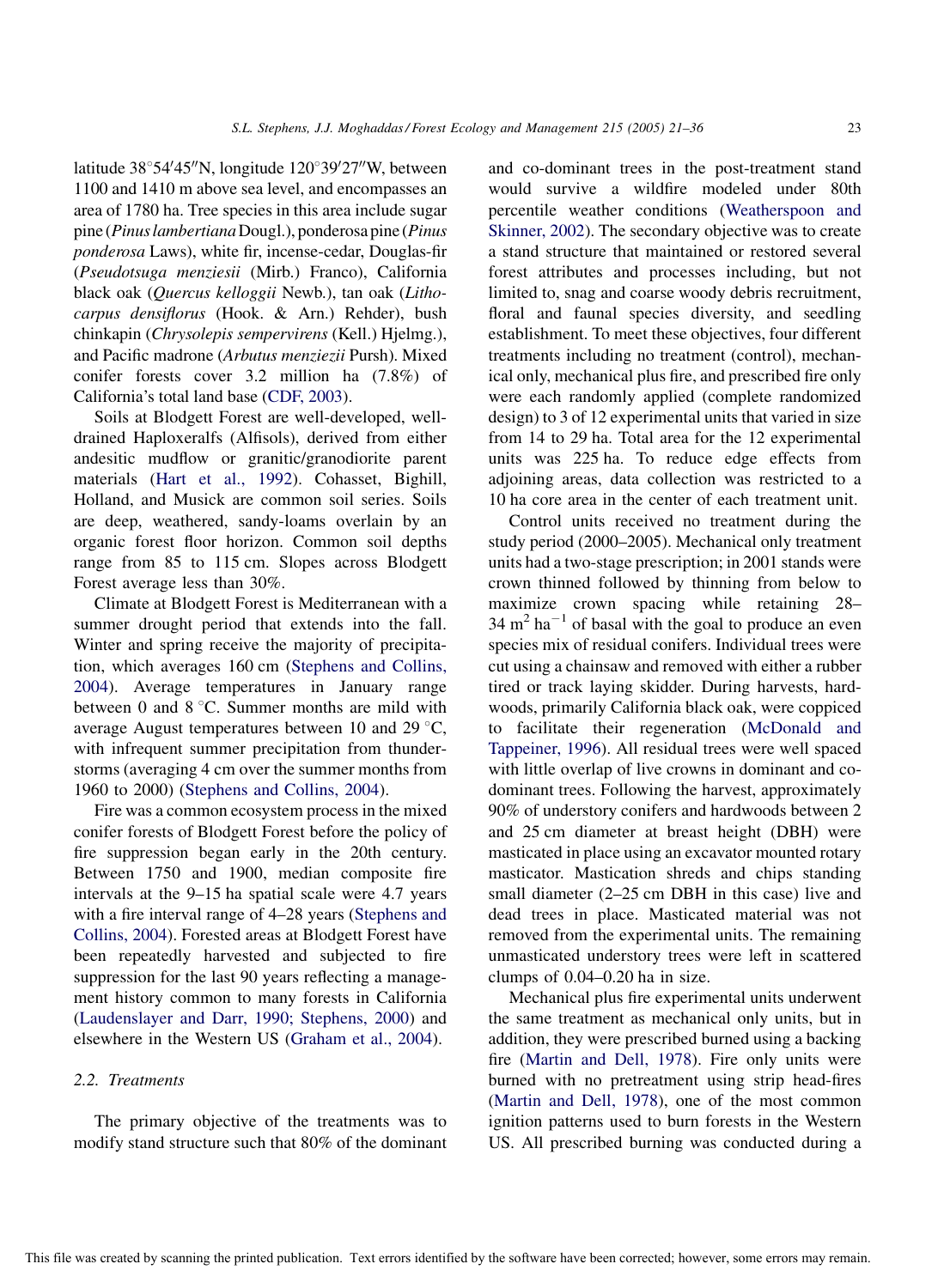short period (23 October 2002–6 November 2002) with the majority of burning being done at night because relative humidity, temperature, wind speed, and fuel moistures were within pre-determined levels to produce the desired fire effects [\(Knapp et al., 2004\)](#page-14-0). Prescribed fire prescription parameters for temperature, relative humidity, and wind speed were  $0-10$  °C,  $>$ 35%, and 0.0–7 km h<sup>-1</sup>, respectively. Desired 10-h fuel stick moisture content was 7–10%.

#### 2.3. Vegetation measurements

Vegetation was measured using 25 0.04 ha circular plots installed in each treatment unit (300 total plots). Individual plots were placed on a systematic 60 m grid with a random starting point. Plot centers were permanently marked with a pipe and three witness trees were tagged to facilitate plot relocation after treatments. Tree species, DBH, total height, height to live crown base, and crown position (dominant, codominant, intermediate, suppressed) were recorded for all trees greater than 10 cm DBH. Similar information was also recorded for all trees greater than 1.37 m tall on a 0.004 ha nested subplot in each of the 25 plots. Canopy cover was measured at 25 points on each 0.04 ha plot using a  $5 \text{ m} \times 5 \text{ m}$  grid using a GRS densitometer ([Gill et al., 2000\)](#page-14-0).

## 2.4. Ground and surface fuel characteristics

Surface and ground fuels were sampled with two random azimuth transects at each of the 300 plots using the line-intercept method [\(van Wagner, 1968;](#page-15-0) [Brown, 1974\)](#page-15-0). A total of 600 fuel transects were installed. One-hour (0–0.64 cm) and 10-h (0.64– 2.54 cm) fuels were sampled from 0 to 2 m, 100 h (2.54–7.62 cm) fuels from 0–3 m, and 1000 h  $($ >7.62 cm) and larger fuels from 0 to 11.3 m on each transect. Duff and litter depth in cm were measured at 0.3 and 0.9 m on each transect. Fuel depth (cm) was measured at three points along each transect.

Fuel transects were sampled prior to treatment (2001), after the commercial harvest (for mechanical only and mechanical plus fire units in 2001), after mastication (for mechanical only and mechanical plus fire units in 2002), and 8 months after burning was completed (all treatment units). Surface and ground fuel loads were calculated using appropriate equations developed for California forests ([van Wagtendonk](#page-15-0) [et al., 1996, 1998\)](#page-15-0). Coefficients required to calculate all surface and ground fuel loads were arithmetically weighted by the basal area fraction to produce accurate and precise estimates of ground and surface fuel loads [\(Stephens, 2001](#page-15-0)).

#### 2.5. Fire behavior modeling

Fire behavior was modeled under the upper 80th, 90th, and 97.5th percentile fire weather conditions. Percentile weather was computed using Fire Family Plus [\(Main et al., 1990](#page-14-0)). Forty-one years (1961–2002) of weather data from the Bald Mountain Remote Access Weather Station (RAWS) [\(NFAM, 2004\)](#page-14-0), 4 km west of Blodgett Forest, were analyzed with Fire Family Plus to determine percentile weather conditions (Table 1). 80th, 90th, and 97.5th percentile fire weather represent moderate, high, and extreme fire weather, respectively.

Fuels Management Analyst Plus (FMA) was used to model fire behavior, crowning index, torching

Table 1

Upper 80th, 90th, and 97.5th percentile fire weather for Blodgett forest research station, California

| Weather parameter                                            | 80th percentile<br>conditions | 90th percentile<br>conditions | 97.5th percentile<br>conditions |  |
|--------------------------------------------------------------|-------------------------------|-------------------------------|---------------------------------|--|
| Probable maximum 1 min wind speed (NOAA, 2004) $(km h^{-1})$ | 22                            | 27                            | 31                              |  |
| Wind direction (of origin)                                   | North to northeast            | North to northeast            | North to northeast              |  |
| Dry bulb temperature $(^{\circ}C)$                           | 29                            | 32                            | 33                              |  |
| Relative humidity $(\%)$                                     | 25                            | 17                            | 15                              |  |
| 1 h fuel moisture $(\%)$                                     | 3.9                           |                               | 1.8                             |  |
| 10 h fuel moisture $(\%)$                                    | 5.2                           | 3.7                           | 2.3                             |  |
| 100 h fuel moisture $(\%)$                                   | 7.7                           | 6.6                           | 4.2                             |  |
| Herbaceous fuel moisture $(\%)$                              | 62.1                          | 30                            | 30                              |  |
| Foliar fuel moisture (estimated) $(\%)$                      | 100                           | 80                            | 75                              |  |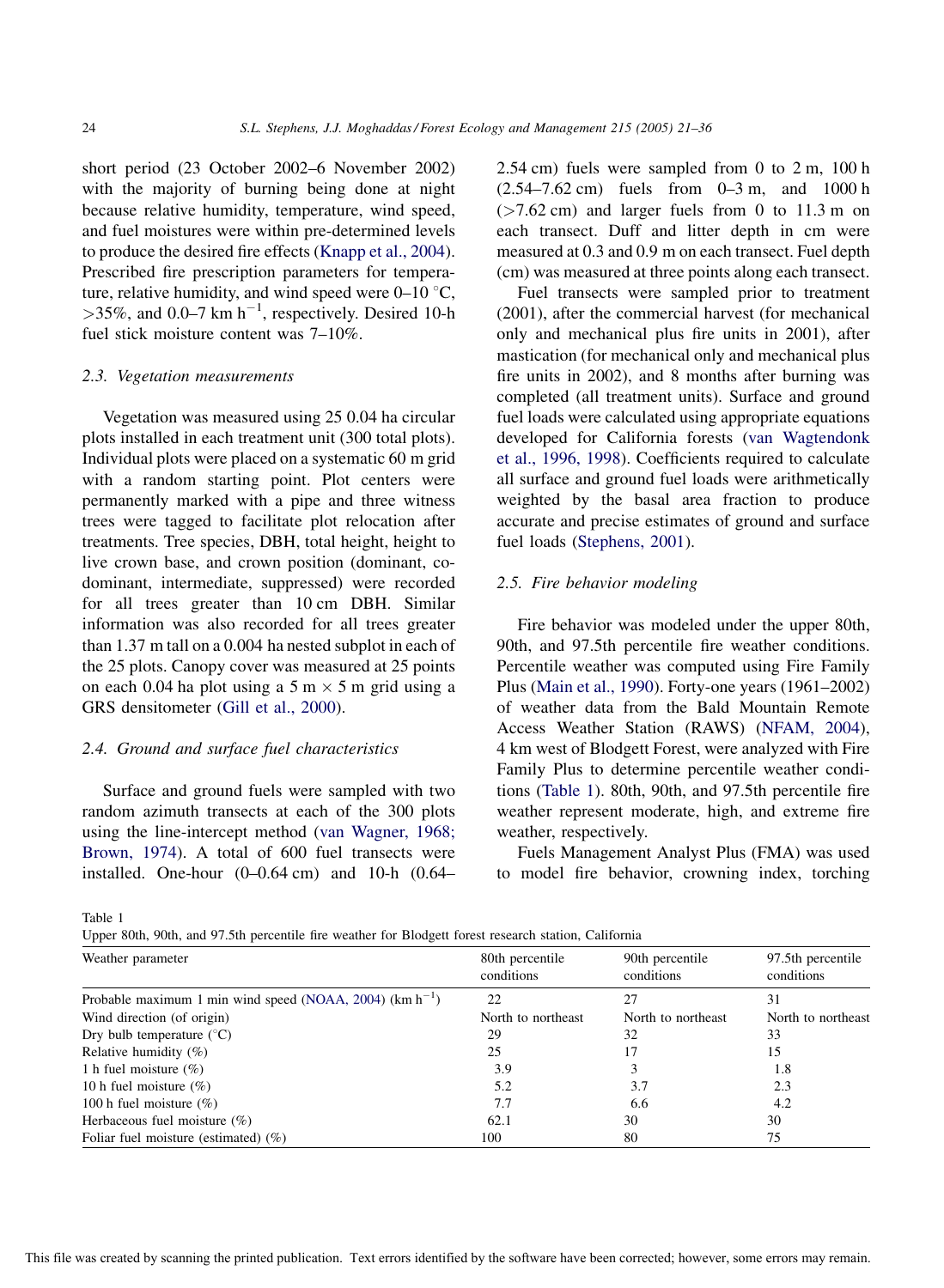index, scorch height, and tree mortality [\(Carlton,](#page-13-0) [2004](#page-13-0)). Torching and crowning indices are the 6.1 m wind speed required to initiate torching (passive crown fire) or sustain a crown fire (active crown fire) within a stand ([Scott and Reinhardt, 2001\)](#page-14-0). Fire behavior predictions were made for stand and fuel structures at each treatment stage (pretreatment, postharvest, post-mastication, post-treatment).

FMA incorporates established published methodologies for computing crown bulk density, fire behavior, and predicted scorch and mortality by species. FMA uses information from field measurements (tree species, DBH, tree crown ratio, tree crown position, percent canopy cover, surface and ground fuel loads), topography, and fire weather to model fire behavior and effects at the stand scale. Table 2 summarizes methodologies used for these computations.

## 2.6. Data analysis

Measurements were taken at four different time periods: pretreatment, post-harvest, post-mastication and post-treatment. Normally a single, repeated measures analysis to include all of the data for each dependent variable would be performed to account for potential serial correlation in time because of repeated measurements on the same experimental units. But because the fire only and control experimental units were not measured during the post-harvest and postmastication measurement times, fitting a single model would be complex and would require more stringent assumptions than for separate analyses using two time periods for each analysis with the treatments measured in those two time periods. Such a process, while not potentially as efficient as a single analysis, requires

Table 2

Methodologies used by Fuels Management Analyst to compute stand, fire behavior, and fire effects characteristics

| Variable                                                                                 | Input data                                                                                       | Output                                                                                                                                                                               | Citation                                        |
|------------------------------------------------------------------------------------------|--------------------------------------------------------------------------------------------------|--------------------------------------------------------------------------------------------------------------------------------------------------------------------------------------|-------------------------------------------------|
| Canopy bulk density (CBD)                                                                | Individual tree<br>measurements taken from                                                       | Treatment unit average CBD ( $\text{kg m}^{-3}$ )<br>from allometric equations                                                                                                       | Brown (1978) and<br>Snell and Little (1983)     |
| Surface and ground fuel load                                                             | $200.04$ ha plots<br>Fuel transects                                                              | Fuel load (1, 10, 100, 1000 h timelag,<br>herbaceous, duff and litter), fuel depth                                                                                                   | Anderson (1982)<br>and Brown $(1974)$           |
| Percentile fire weather                                                                  | Archived RAWS weather<br>station data. Fire Family<br>Plus used to compute<br>percentile weather | Probable maximum 1-min wind speed<br>and direction, dry bulb temperature,<br>relative humidity, fuel moisture<br>(1, 10, 100, 1000, foliar, woody,<br>and herbaceous fuel moistures) | Main et al. (1990)                              |
| Fire rate of spread (ROS)                                                                | Stand characteristics,<br>fuel model, topography,<br>and weather data                            | ROS (m min <sup>-1</sup> or ft min <sup>-1</sup> )                                                                                                                                   | Rothermel (1972)                                |
| Flame length                                                                             | Stand characteristics,<br>fuel model, topography,<br>and weather data                            | Flame length (m or ft)                                                                                                                                                               | Rothermel (1991)                                |
| Fire line intensity                                                                      | Stand characteristics,<br>fuel model, topography,<br>and weather data                            | Fire line intensity (kW/s or BTU/ft/s)                                                                                                                                               | Albini (1976)                                   |
| Fire type, crown fire initiation,<br>rate of spread, and critical<br>fire line intensity | Stand characteristics.<br>fuel model, topography,<br>and weather data                            | Surface fire, passive crown fire,<br>active crown fire plume dominated                                                                                                               | Alexander (1988) and<br>van Wagner (1977, 1993) |
| Probability of mortality                                                                 | Stand characteristics,<br>fuel model, weather data,<br>and fire behavior outputs                 | Percent probability of mortality<br>on an individual tree basis                                                                                                                      | Reinhardt et al. (1997)                         |
| Torching index                                                                           | Stand characteristics,<br>fuel model, weather data,<br>and fire behavior outputs                 | Wind speed required to initiate<br>a torching event                                                                                                                                  | Scott and Reinhardt (2001)                      |
| Crowning index                                                                           | Stand characteristics,<br>fuel model, weather data,<br>and fire behavior outputs                 | Wind speed required to sustain<br>a crown fire                                                                                                                                       | Scott and Reinhardt (2001)                      |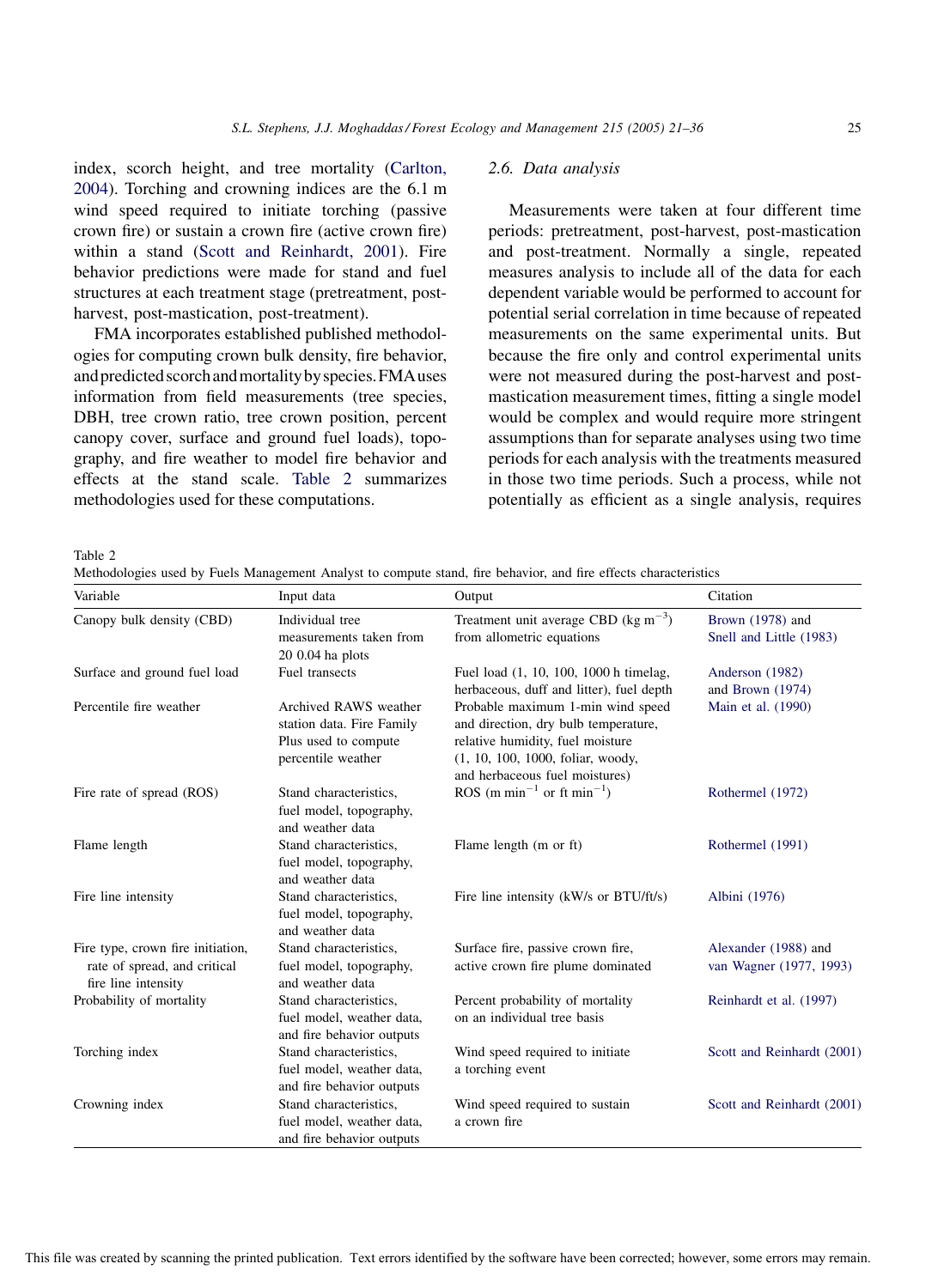<span id="page-5-0"></span>fewer assumptions (constant variance across all time periods, etc.) For each pair of measurement periods considered an analysis of covariance (ANCOVA) ([Zar,](#page-15-0) [1999](#page-15-0)) was performed using the measurement at the prior time period as the covariate. Bonferroni multiple pairwise comparisons [\(Zar, 1999](#page-15-0)) evaluated at the mean value of the covariate were used to determine if significant differences ( $p < 0.05$ ) existed in vegetation (trees  $ha^{-1}$ , basal area  $ha^{-1}$ , height to live crown base, canopy cover, crown bulk density), fuels (fuel depth, litter and duff load, 1, 10, 100, 1000 h sound and rotten timelag fuel loads, total fuel load), fire behavior (rate of spread, fire line intensity, flame length, torching index, crowning index), and fire effects (predicted tree mortality) after each treatment stage [\(Miliken and Johnson, 2002\)](#page-14-0). The Jump Statistical Software package ([Sall et al., 2001\)](#page-14-0) was used in all analyses.

## 3. Results

#### 3.1. Forest structure and fuels

In the pretreatment year, 5414 individual live trees were measured over the 12 experimental units. The 12 experimental units were not significantly different in any vegetation, fire behavior, or modeled fire effects characteristics before implementation of treatments (Table 3). Commercial thinning removed an average of  $68.0 \text{ m}^3 \text{ ha}^{-1}$  of sawlogs in forest areas that were treated by mechanical methods (Erik Drews and BruceHartsough, personal communication, 2004) (Table 3).

After all treatments were completed, trees  $ha^{-1}$ greater than 2.5 cm DBH were significantly reduced in mechanical only, mechanical plus fire, and fire only treatments (Table 4). Average quadratic mean diameter (QMD) was significantly increased in the mechanical plus fire treatment when compared with the controls (Table 4). Basal area was significantly reduced in mechanical and mechanical plus fire treatments but not in fire only treatment (Table 4). Percent canopy cover was significantly reduced in mechanical only and mechanical plus fire treatments (Table 4). Average post-treatment canopy cover remained above 50% in all treatments.

Height to live crown base (HTCB) increased in both mechanical and mechanical plus fire treatments when compared with the controls (Table 4). The only measured change in species composition after treatments was a relative increase in sugar pine in the mechanical only treatment when compared to the fire only treatment [\(Table 5\)](#page-6-0).

Table 3

Average pretreatment vegetation structure (standard error) for all trees greater than 2.5 cm DBH at Blodgett forest research station, California

|                                      | Control       | Mechanical only | Mechanical plus fire | Fire only    |
|--------------------------------------|---------------|-----------------|----------------------|--------------|
| Basal area $(m^2 \text{ ha}^{-1})$   | 55.1(3.1)     | 51.9(2.0)       | 55.1 (1.5)           | 49.4(2.2)    |
| Trees $(ha^{-1})$                    | 1100.9 (67.3) | 972.0 (226.2)   | 823.3 (187.3)        | 850.1 (16.8) |
| Average quadratic mean diameter (cm) | 25.3(0.7)     | 27.3(3.4)       | 30.3(3.2)            | 27.2(0.5)    |
| Tree height $(m)$                    | 15.6(0.8)     | 16.7(1.1)       | 16.5(1.2)            | 15.8(0.5)    |
| Tree height to crown base (m)        | 7.6(0.6)      | 7.9(0.6)        | 7.8(0.8)             | 6.8(0.4)     |
| Percent canopy cover                 | 69(6.0)       | 66 (4.0)        | 63(5.0)              | 68 (1.0)     |

Table 4

Average post-treatment vegetation structure (standard error) for all trees greater than 2.5 cm DBH at Blodgett Forest Research Station, California

|                                      | Control          | Mechanical only | Mechanical plus fire    | Fire only         |
|--------------------------------------|------------------|-----------------|-------------------------|-------------------|
| Basal area $(m^2 \text{ ha}^{-1})$   | 56.4 a $(3.0)$   | 40.9 b $(0.8)$  | 39.3 b $(2.5)$          | 47.8 a $(2.5)$    |
| Trees $(ha^{-1})$                    | 1109.5 a (84.2)  | 428.7 b (139.7) | 238.9 b (20.9)          | 441.5 b $(32.1)$  |
| Average quadratic mean diameter (cm) | $25.5$ a $(0.3)$ | 37.7 ab (5.7)   | 46.2 b $(3.5)$          | $37.2$ ab $(0.5)$ |
| Tree height $(m)$                    | 15.6 a $(0.7)$   | 22.7 bc $(0.9)$ | $20.4 \text{ c } (0.6)$ | 17.8 ab $(0.5)$   |
| Tree height to crown base (m)        | 7.5 a $(0.6)$    | 9.5 b $(0.5)$   | 9.5 b (0.8)             | 7.4 ab $(0.3)$    |
| Percent canopy cover                 | 75 a (5)         | 58 b $(1)$      | 51 b $(4)$              | $65$ ab $(3)$     |

Mean values in a row followed by the same letter are not significantly different ( $p < 0.05$ ).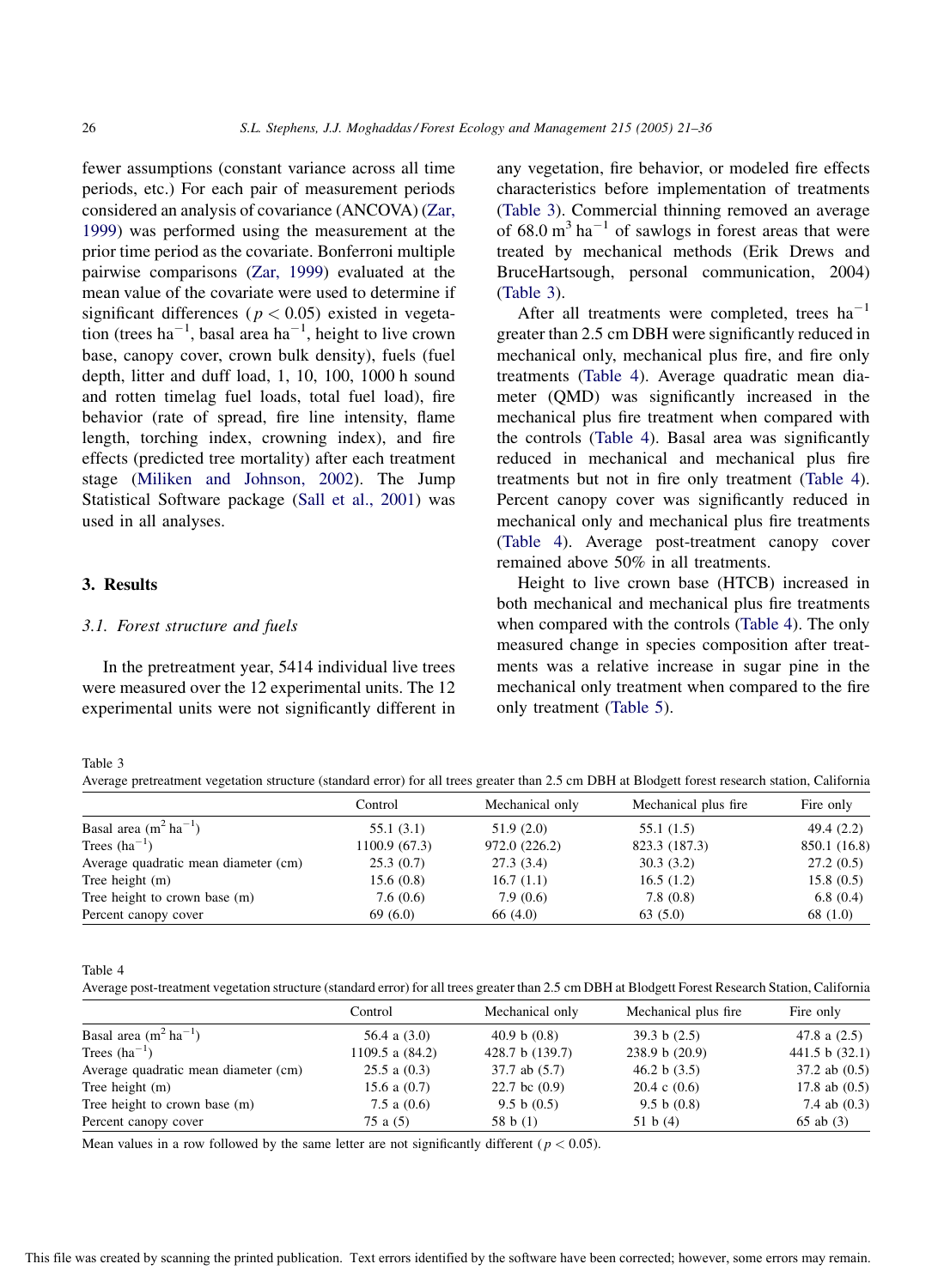<span id="page-6-0"></span>Table 5

Average pre- and post-treatment percent species by basal area (standard error) at Blodgett Forest Research Station, California

|                                                            | California<br>black oak | Douglas-fir | Incense-cedar | Ponderosa<br>pine | Sugar<br>pine   | White<br>fir | Tanoak,<br>Pacific madrone,<br>bush chinkapin |
|------------------------------------------------------------|-------------------------|-------------|---------------|-------------------|-----------------|--------------|-----------------------------------------------|
| Pretreatment                                               |                         |             |               |                   |                 |              |                                               |
| Control                                                    | 8.4(2.5)                | 16.8(3.6)   | 27.9(3.5)     | 16.6(8.2)         | 4.6 $(2.6)$     | 23.9(3.4)    | 1.9(1.6)                                      |
| Mechanical only                                            | 9.9(4.3)                | 25.2(4.1)   | 19.3(3.7)     | 5.5(3.4)          | 15.1(7.7)       | 23.0(4.9)    | 2.1(1.3)                                      |
| Mechanical plus fire                                       | 13.9(3.5)               | 11.1(5.3)   | 18.4 (4.2)    | 22.5(6.4)         | 15.2(7.2)       | 18.9(3.2)    | 0.2(0.1)                                      |
| Fire only                                                  | 5.7(3.0)                | 19.7(4.7)   | 22.8(4.6)     | 10.3(4.2)         | 10.1(2.0)       | 26.4(3.9)    | 5.1(5.0)                                      |
| Post-treatment                                             |                         |             |               |                   |                 |              |                                               |
| Control                                                    | 8.5(2.6)                | 16.8(3.5)   | 27.8(3.3)     | 16.6(8.1)         | 4.9 ab $(2.7)$  | 23.6(2.9)    | 1.9(1.5)                                      |
| Mechanical only                                            | 11.5(5.2)               | 25.7(3.5)   | 14.4(4.2)     | 6.1(3.4)          | 19.3 a $(9.4)$  | 21.4(4.0)    | 1.6(1.0)                                      |
| Mechanical plus fire                                       | 11.3(3.5)               | 11.5(4.8)   | 13.3(3.2)     | 28.3(8.8)         | 18.2 ab $(9.1)$ | 17.2(3.5)    | 0.1(0.1)                                      |
| Fire only                                                  | 4.3(2.2)                | 21.0(5.1)   | 22.0(5.0)     | 10.9(4.5)         | 10.5 b $(2.0)$  | 27.4(4.4)    | 3.8(3.8)                                      |
| "Average" 1899 mixed<br>conifer stands<br>(Stephens, 2000) | 2                       | 24          | 20            | 43                | 7               | 4            |                                               |

Mean values in a column followed by the same letter are not significantly different ( $p < 0.05$ ).

After thinning was completed (post-harvest), the 1000 h sound fuel load significantly increased in the mechanical plus fire treatment (before prescribed fire) when compared to the control (Table 6). Duff was significantly reduced in the mechanical only treatment when compared with the control (Table 6). After thinning, combined 1, 10, and 100 h surface fuel loads were significantly higher in the mechanical only treatment when compared with the control and mechanical plus fire treatments (Table 6). Fuel depth was increased in both mechanical and mechanical plus fire treatments (before prescribed fire) when compared with the control [\(Table 7\)](#page-7-0).

Prescribed burning in both mechanical plus fire and fire only treatments significantly reduced litter and

duff loads relative to control and mechanical only treatments [\(Table 8](#page-7-0)). One-hour fuels were significantly reduced in fire only and mechanical plus fire treatments relative to the mechanical only but not to the control treatment. Ten, 100 h, and 1, 10, and 100 h combined fuel loads were significantly reduced in mechanical plus fire and fire only relative to the control and mechanical only treatments; 10, and 1, 10, and 100 h combined fuel loads were increased in the mechanical only unit when compared with the control ([Table 8](#page-7-0)).

Thousand-hour sound and rotten fuel loads were significantly reduced by prescribed burning in mechanical plus fire and fire only treatments relative to controls ([Table 8\)](#page-7-0). Post-burn fuel depths in the fire

Table 6

|  | Average (standard error) post-harvest fuel loads (metric t ha <sup>-1</sup> ; depth in cm) by treatment at Blodgett Forest Research Station, California |
|--|---------------------------------------------------------------------------------------------------------------------------------------------------------|
|--|---------------------------------------------------------------------------------------------------------------------------------------------------------|

1

| Fuel component   | Control        | Mechanical only | Mechanical plus fire. | Fire only <sup>a</sup> |  |
|------------------|----------------|-----------------|-----------------------|------------------------|--|
| Duff             | 48.8 a $(0.9)$ | 27.8 b (7.1)    | 38.1 ab (1.6)         |                        |  |
| Litter           | 23.2(1.6)      | 16.4(1.6)       | 16.3(1.6)             |                        |  |
| 1 h              | 1.0(2.8)       | 0.6(9.7)        | 0.7(5.8)              |                        |  |
| 10 <sub>h</sub>  | 3.8(0.2)       | 3.5(0.0)        | 3.7(0.1)              |                        |  |
| 100 <sub>h</sub> | 6.7(0.8)       | 8.5(0.1)        | 7.4(0.3)              |                        |  |
| $1 - 100h$       | 11.6 a $(0.8)$ | 12.7 b $(1.3)$  | 11.9 a $(0.4)$        |                        |  |
| $1000$ h sound   | 8.0a(1.6)      | 23.7 b(1.2)     | 28.9 b (0.7)          |                        |  |
| 1000 h rotten    | 16.4(2.8)      | 11.4(5.9)       | 4.5(1.0)              |                        |  |
| Total fuel load  | 120.3(2.4)     | 101.1(3.3)      | 113.6(1.3)            |                        |  |

Mean values in a row followed by the same letter are not significantly different ( $p < 0.05$ ).

<sup>a</sup> Fire only units not treated during this treatment stage.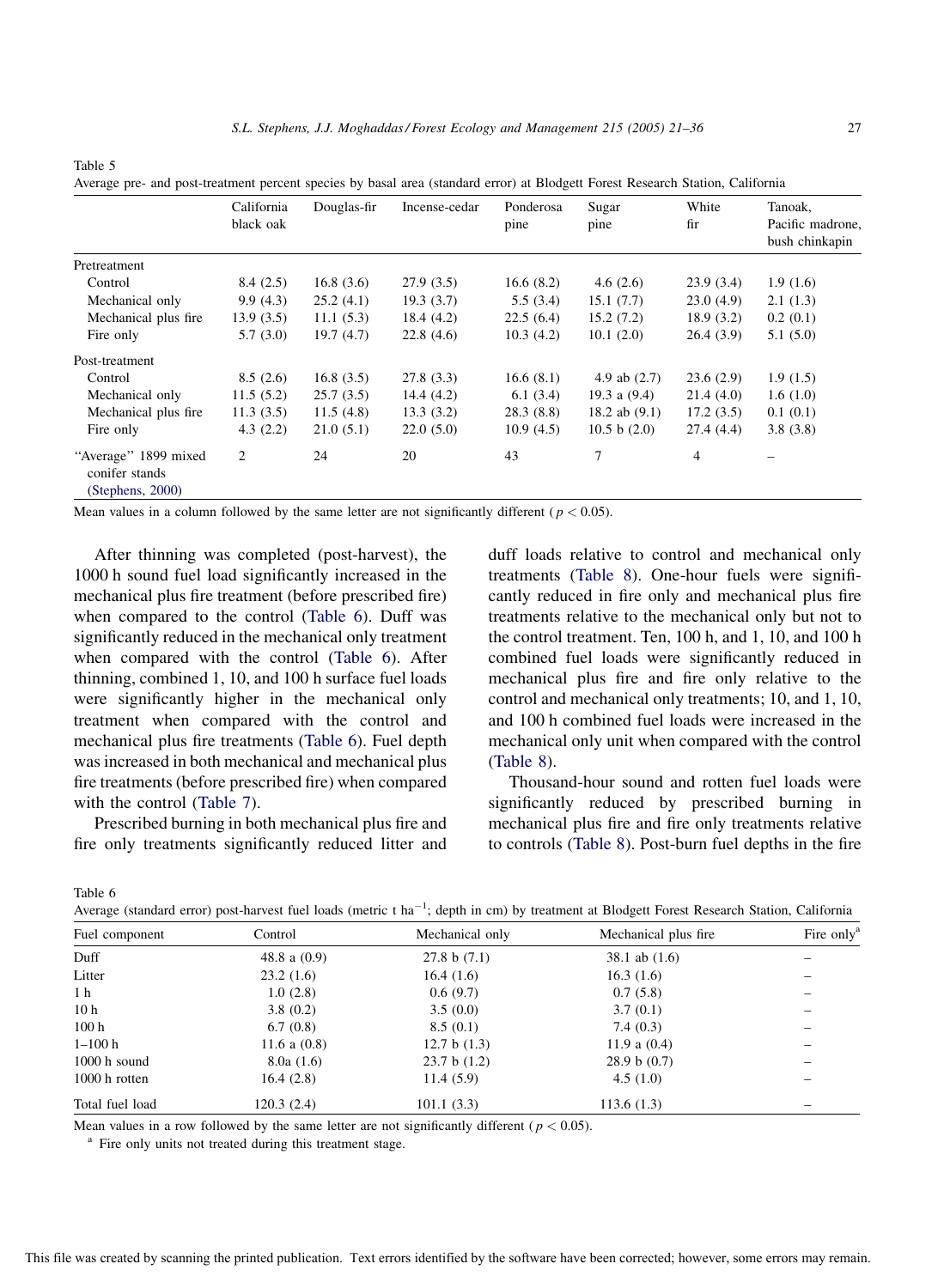| Fuel component   | Control         | Mechanical only | Mechanical plus fire | Fire only <sup>a</sup> |
|------------------|-----------------|-----------------|----------------------|------------------------|
| Duff             | 48.8(0.9)       | 32.0(7.3)       | 31.7(3.7)            |                        |
| Litter           | 23.2(1.6)       | 17.1(2.2)       | 17.2(0.4)            |                        |
| 1 <sub>h</sub>   | 1.0(2.8)        | 1.0(10.3)       | 1.1(4.0)             |                        |
| 10 <sub>h</sub>  | 3.8(0.2)        | 4.8 $(0.1)$     | 4.6(0.0)             |                        |
| 100 <sub>h</sub> | 6.7(0.8)        | 9.0(0.4)        | 8.7(0.4)             |                        |
| $1 - 100h$       | 11.6(0.8)       | 14.8(0.6)       | 14.5(0.8)            |                        |
| $1000$ h sound   | 8.0(1.6)        | 13.3(1.1)       | 21.3(1.3)            |                        |
| 1000 h rotten    | 16.4(2.8)       | 9.9(1.5)        | 9.2(2.2)             |                        |
| Total fuel load  | 120.3(2.4)      | 131.2(3.7)      | 109.3(6.3)           |                        |
| Fuel depth       | $8.7$ a $(4.7)$ | 14.7 b $(5.2)$  | 14.6 b $(7.9)$       |                        |

|  |  |  | Average (standard error) post-mastication fuel loads (metric t ha <sup>-1</sup> ; depth in cm) by treatment at Blodgett Forest, California |  |  |  |  |  |  |  |  |
|--|--|--|--------------------------------------------------------------------------------------------------------------------------------------------|--|--|--|--|--|--|--|--|
|--|--|--|--------------------------------------------------------------------------------------------------------------------------------------------|--|--|--|--|--|--|--|--|

Mean values in a row followed by the same letter are not significantly different ( $p < 0.05$ ).

<sup>a</sup> Fire only units not treated during this treatment stage.

only treatment were significantly lower relative to both control and mechanical only treatments. Postburn fuel depths in the fire only treatment were significantly lower than those in the mechanical only and control treatments (Table 8).

# 3.2. Fire behavior

After harvest, predicted rate of spread, fire line intensity, and flame length increased significantly in mechanical plus fire (before mastication and prescribed fire) and mechanical only treatments when compared to the control ([Table 9\)](#page-8-0). Post-harvest crowning index remained significantly higher in mechanical and mechanical plus fire treatments when compared with controls at all percentile weather conditions. At 97.5th percentile fire weather, fire line intensity and rate of spread of both mechanical plus fire (before mastication and prescribed fire) and mechanical only treatments was significantly lower than that of controls [\(Table 9](#page-8-0)).

After mastication, torching index and crowning index were significantly higher in mechanical plus fire (before prescribed fire) and mechanical only treatments compared to the controls [\(Table 10\)](#page-8-0).

Post-treatment (after all treatment activities were done), rate of spread and flame lengths were significantly different between each treatment type, with fire only having the lowest and the control having the highest values at 80th percentile fire weather conditions ([Table 11\)](#page-9-0). At 90th percentile conditions, flame length and rate of spread were significantly different between treatments ([Table 11](#page-9-0)), with fire only having the lowest and the mechanical only having the

Table 8

| Average (standard error) post-treatment fuel loads (metric t ha <sup>-1</sup> ; depth in cm) by treatment at Blodgett Forest, California |  |
|------------------------------------------------------------------------------------------------------------------------------------------|--|
|------------------------------------------------------------------------------------------------------------------------------------------|--|

1

| Fuel component  | Control          | Mechanical only | Mechanical plus fire   | Fire only        |
|-----------------|------------------|-----------------|------------------------|------------------|
| Duff            | 44.1 a $(3.9)$   | 34.3 a $(8.6)$  | 3.6 b $(1.3)$          | 5.1 b $(0.7)$    |
| Litter          | $17.3$ a $(0.3)$ | 19.4 a $(1.7)$  | 6.2 b $(0.4)$          | 6.5 b $(0.8)$    |
| 1 <sub>h</sub>  | $0.7$ ab $(0.4)$ | 1.2 a $(0.6)$   | 0.4 b(0.2)             | 0.4 b(0.1)       |
| 10 <sub>h</sub> | 3.4 b $(0.2)$    | 4.9 a $(0.2)$   | $1.7 \text{ c } (0.0)$ | 1.3 c $(0.0)$    |
| 100h            | 10.0 a $(0.2)$   | 10.9a(0.4)      | 2.6 b $(0.1)$          | 2.7 b (0.2)      |
| $1 - 100h$      | 14.2 a $(1.1)$   | 17.1 b(0.8)     | 4.8 c $(0.2)$          | 4.4 c $(1.0)$    |
| $1000h$ sound   | 13.3 a $(1.2)$   | 12.9 ab $(0.8)$ | 5.7 c $(0.4)$          | 5.1 bc $(1.2)$   |
| $1000 h$ rotten | 16.2 a $(3.5)$   | 16.4 ab $(2.0)$ | 2.4 bc $(0.9)$         | $0.8 \cosh(0.9)$ |
| Total fuel load | 114.1 a $(3.0)$  | 111.9 a $(6.2)$ | 28.9 b(1.6)            | 25.7 b(0.1)      |
| Fuel depth      | 7.6 a $(3.2)$    | 11.6 b $(7.9)$  | 4.8 ac $(2.5)$         | 3.5 c $(1.0)$    |

Mean values in a row followed by the same letter are not significantly different ( $p < 0.05$ ).

<span id="page-7-0"></span>Table 7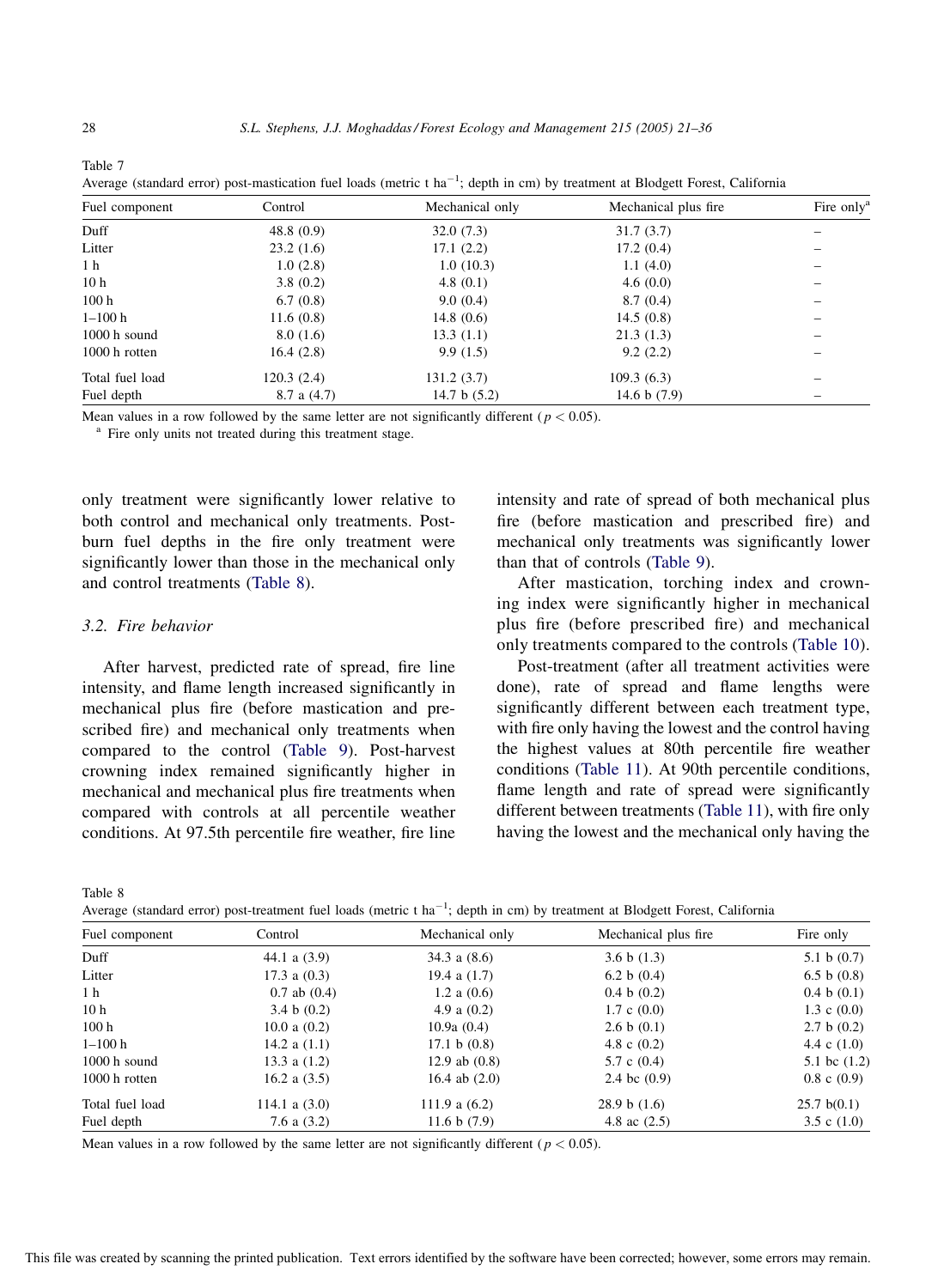<span id="page-8-0"></span>Table 0 Post-harvest modeled fire behavior at Blodgett Forest, California

| Weather<br>percentile | Treatment              | Fire type          | Fire rate of<br>spread<br>$(m \text{ min}^{-1})$ | Fire line<br>intensity<br>$(kW m^{-1})$ | Flame<br>length<br>(m) | Torching<br>index<br>$(km h^{-1})$ | Crowning<br>index<br>$(km h^{-1})$ |
|-----------------------|------------------------|--------------------|--------------------------------------------------|-----------------------------------------|------------------------|------------------------------------|------------------------------------|
| 80th                  | Control                | 100% SF            | 1.9 a (0.0)                                      | 353.5 a $(0.0)$                         | 1.2 a $(0.0)$          | 52.8(3.1)                          | 49.1(2.2)                          |
|                       | Mechanical only        | 100% SF            | 2.8 b (0.0)                                      | 435.1 b(5.8)                            | 1.3 b $(0.0)$          | 86.4 (38.1)                        | 66.7(2.8)                          |
|                       | Mechanical plus fire   | 100% SF            | 2.8 b (0.0)                                      | 430.0 b(5.8)                            | 1.3 b (0.0)            | 70.2 (17.4)                        | 66.7(2.2)                          |
|                       | Fire only <sup>a</sup> |                    |                                                  |                                         |                        |                                    |                                    |
| 90th                  | Control                | 33% SF, 66% PCF    | 5.8 a $(1.8)$                                    | $826.0$ a $(0.0)$                       | $2.5$ a $(0.5)$        | 26.2(1.7)                          | 32.2(1.5)                          |
|                       | Mechanical only        | 66% SF, 33% PCF    | 4.0 b $(0.2)$                                    | $701.1$ ab $(53.7)$                     | 1.8 b $(0.3)$          | 54.4 (26.7)                        | 45.3(2.2)                          |
|                       | Mechanical plus fire   | 66% SF, 33% PCF    | 3.8 b $(0.0)$                                    | 633.5 b $(7.0)$                         | 1.7 b(0.1)             | 46.2(11.6)                         | 44.3(1.4)                          |
|                       | Fire only <sup>a</sup> |                    |                                                  |                                         |                        |                                    |                                    |
| 97.5th                | Control                | 33% ACFPD, 66% PCF | 30.1 a $(3.2)$                                   | 1186.5 a $(0.0)$                        | 15.0 a (8.2)           | 20.3(1.4)                          | 30.4(1.4)                          |
|                       | Mechanical only        | 33% SF, 66% PCF    | 13.5 b $(5.2)$                                   | 1001.0 b(10.5)                          | 3.7 b(1.1)             | 39.0 (17.9)                        | 42.1(1.8)                          |
|                       | Mechanical plus fire   | 33% SF, 66% PCF    | 10.8 b $(5.6)$                                   | 990.5 b $(10.5)$                        | 3.0 b(1.1)             | 31.7(8.1)                          | 42.1(1.4)                          |
|                       | Fire only <sup>a</sup> |                    |                                                  |                                         |                        |                                    |                                    |

Mean values (standard error) in a column (blocked by percentile weather of 80th, 90th, and 97.5th) followed by the same letter are not significantly different ( $p < 0.05$ ). SF = surface fire; PCF = passive crown fire; ACFPD = active crown fire plume dominated. <sup>a</sup> Fire only units not treated during this treatment stage.

highest values. Fire line intensity was significantly higher in mechanical only treatments compared to controls [\(Table 11](#page-9-0)). At 90th percentile conditions, torching index were similar in control and mechanical only treatments with torching index being significantly higher in fire only and mechanical plus fire treatments. At 97.5th percentile fire weather conditions, mechanical only, mechanical plus fire, and fire only treatments did not have significantly different rates of spread though as a group, they were significantly lower than the control treatment. Torching index and crowning index were all significantly higher in fire and mechanical plus fire treatments when compared to control and mechanical only treatments [\(Table 11\)](#page-9-0). Post-treatment canopy bulk density was significantly reduced in the mechanical

Table 10

Post-harvest and mastication modeled fire behavior at Blodgett Forest, California

| Weather<br>percentile | Treatment              | Fire type          | Fire rate of<br>spread<br>$(m \text{ min}^{-1})$ | Fire line<br>intensity<br>$(kW m^{-1})$ | Flame<br>length<br>(m) | Torching<br>index<br>$(km h^{-1})$ | Crowning<br>index<br>$(km h^{-1})$ |
|-----------------------|------------------------|--------------------|--------------------------------------------------|-----------------------------------------|------------------------|------------------------------------|------------------------------------|
| 80th                  | Control                | 100% SF            | 1.9 a (0.0)                                      | 353.5 a $(0.0)$                         | 1.2 a (0.0)            | 52.8 a $(3.1)$                     | 49.1 a $(2.2)$                     |
|                       | Mechanical only        | 100% SF            | 3.9 b $(0.0)$                                    | 645.1 b(9.3)                            | 1.6 b $(0.0)$          | 112.5 b $(10.3)$                   | 75.8 b $(1.4)$                     |
|                       | Mechanical plus fire   | 100% SF            | 3.9 b (0.0)                                      | 636.0 b (9.3)                           | 1.5 b(0.0)             | 114.6 b $(6.5)$                    | 76.6 b $(1.5)$                     |
|                       | Fire only <sup>a</sup> |                    |                                                  |                                         |                        |                                    |                                    |
| 90th                  | Control                | 33% SF, 66% PCF    | 5.7(1.8)                                         | $826.0$ a $(0.0)$                       | $2.5$ a $(0.5)$        | $26.2$ a $(1.7)$                   | 32.2 a $(1.5)$                     |
|                       | Mechanical only        | 100% SF            | 5.3(0.1)                                         | 948.5 b(10.5)                           | 1.9 b (0.0)            | 74.4 b $(6.9)$                     | 50.4 b $(1.0)$                     |
|                       | Mechanical plus fire   | 100% SF            | 5.3(0.1)                                         | 938.0 b $(10.5)$                        | 1.9 b (0.0)            | 76.0 b(4.3)                        | 51.0 b $(1.0)$                     |
|                       | Fire only <sup>a</sup> |                    |                                                  |                                         |                        |                                    |                                    |
| 97.5th                | Control                | 33% ACFPD, 66% PCF | 30.9 a $(3.2)$                                   | 1186.5 a $(0.0)$                        | 15.0 a $(8.2)$         | $20.3$ a $(1.4)$                   | 30.4 a $(1.4)$                     |
|                       | Mechanical only        | 100% SF            | 7.0 b (0.2)                                      | 1428.0 b(49.1)                          | 2.2 b $(0.0)$          | 51.5 b $(4.8)$                     | 47.8 b $(0.9)$                     |
|                       | Mechanical plus fire   | 100% SF            | 7.2 b $(0.1)$                                    | 1467.6 b $(15.2)$                       | 2.2 b $(0.0)$          | 52.6 b $(2.9)$                     | 48.5 b $(0.9)$                     |
|                       | Fire only <sup>a</sup> |                    |                                                  |                                         |                        |                                    |                                    |

Mean values in a column (blocked by percentile weather of 80th, 90th, and 97.5th) followed by the same letter are not significantly different  $(p < 0.05)$ . SF = surface fire; PCF = passive crown fire; ACFPD = active crown fire plume dominated.  $a$  Fire only units not treated during this treatment stage.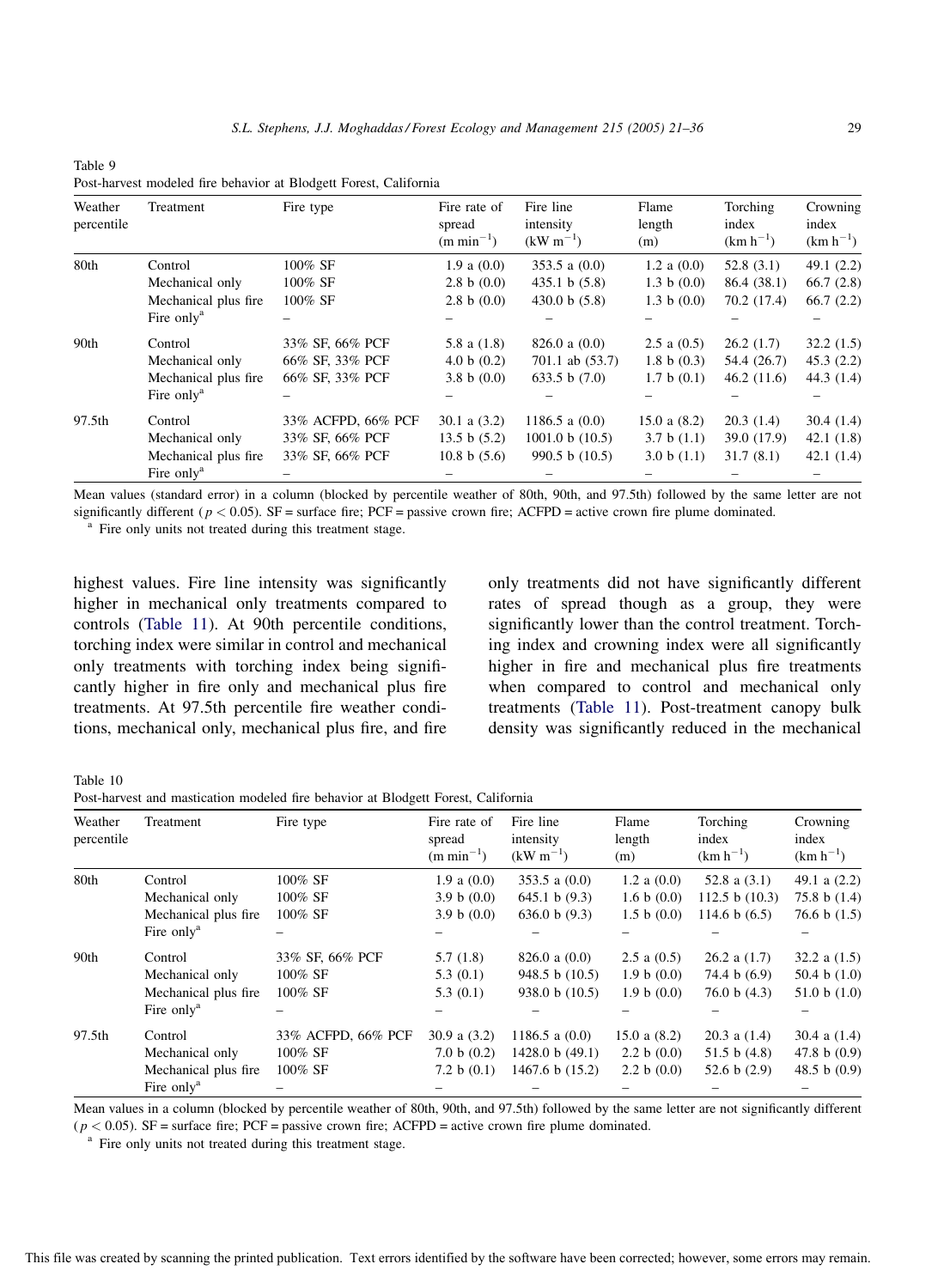<span id="page-9-0"></span>

| Table 11                                                            |  |  |
|---------------------------------------------------------------------|--|--|
| Post-treatment modeled fire behavior at Blodgett Forest, California |  |  |

| Weather<br>percentile | Treatment            | Fire type          | Fire rate of<br>spread<br>$(m \text{ min}^{-1})$ | Fire line<br>intensity<br>$(kW m^{-1})$ | Flame<br>length<br>(m) | Torching<br>index<br>$(km h^{-1})$ | Crowning<br>index<br>$(km h^{-1})$ |
|-----------------------|----------------------|--------------------|--------------------------------------------------|-----------------------------------------|------------------------|------------------------------------|------------------------------------|
| 80th                  | Control              | 100% SF            | 1.9 a (0.0)                                      | 353.5 a $(0.0)$                         | 1.2 a $(0.0)$          | 58.2 a $(0.0)$                     | 50.7 a $(2.0)$                     |
|                       | Mechanical only      | 100% SF            | 3.9 b $(0.0)$                                    | 645.1 b(9.3)                            | 1.6 b(0.0)             | 112.5 a $(10.3)$                   | 75.8 b $(1.4)$                     |
|                       | Mechanical plus fire | 100% SF            | $0.7 \text{ c } (0.0)$                           | $21.0 \text{ c } (0.0)$                 | $0.3 \cosh (0.0)$      | 899.8 b (22.2)                     | 81.0 b(1.7)                        |
|                       | Fire only            | 100% SF            | 0.5 d(0.0)                                       | 14.0 c $(0.0)$                          | 0.3 d(0.0)             | 668.3 c $(53.0)$                   | 54.6 a $(1.3)$                     |
| 90th                  | Control              | 100% SF            | 4.0 a $(0.0)$                                    | $826.0$ a $(0.0)$                       | $1.7$ a $(0.0)$        | $29.3$ a $(0.0)$                   | 33.3 a $(1.3)$                     |
|                       | Mechanical only      | 100% SF            | 5.3 b $(0.1)$                                    | 948.5 b (10.5)                          | 1.9 b (0.0)            | 74.4 a (6.9)                       | 50.4 b $(1.0)$                     |
|                       | Mechanical plus fire | 100% SF            | $1.0 \text{ c } (0.0)$                           | $29.1 \text{ c } (1.2)$                 | $0.4 \c(0.0)$          | 669.6 b $(16.5)$                   | 53.9 b $(1.1)$                     |
|                       | Fire only            | 100% SF            | 0.7 d(0.0)                                       | $21.0 \text{ c } (0.0)$                 | 0.3 d(0.0)             | 497.1 c (39.5)                     | 35.8 a $(0.9)$                     |
| 97.5th                | Control              | 33% ACFPD, 66% PCF | $28.6$ a $(3.9)$                                 | 1186.5 a $(0.0)$                        | 13.9(7.7)              | $22.7$ a $(0.0)$                   | 31.5 a $(1.3)$                     |
|                       | Mechanical only      | 100% SF            | 7.0 b (0.2)                                      | 1428.0 b (49.1)                         | 2.2(0.0)               | 51.5 a $(4.8)$                     | 47.8 b $(0.9)$                     |
|                       | Mechanical plus fire | 100% SF            | 1.3 b $(0.0)$                                    | 43.1 c $(1.2)$                          | 0.4(0.0)               | 543.4 b (13.4)                     | 51.2 b $(1.1)$                     |
|                       | Fire only            | 100% SF            | 0.9 b(0.0)                                       | 9 c $(0.0)$                             | 0.4(0.0)               | 403.2 c $(32.1)$                   | 34.1 a $(0.9)$                     |

Mean values in a column (blocked by percentile weather of 80th, 90th, and 97.5th) followed by the same letter are not significantly different  $(p < 0.05)$ . SF = surface fire; PCF = passive crown fire; ACFPD = active crown fire plume dominated.

and mechanical plus fire treatments after mastication relative to control and fire only treatments [\(Table 13\)](#page-10-0).

## 3.3. Tree mortality

Probability of mortality was modeled in four diameter classes (2.5–25, 25–51, 51–76 cm, greater than 76 cm) as well as aggregated for all diameter classes. Mortality in the 2.5–25 cm size class was significantly higher in control and mechanical only treatments when compared with the fire only and mechanical plus fire treatments (Table 12).

For trees in the 25–51 cm diameter class, predicted mortality was significantly higher in mechanical only treatments at 80th percentile fire weather conditions. There was no distinction between control, mechanical plus fire, and fire only treatments for trees >51 cm DBH at 80th percentile weather conditions (Table 12).

Table 12

Average post-treatment percent predicted mortality (standard error) for conifer species by diameter class and treatment type at Blodgett Forest, California

| Percentile weather | $DBH$ range $(cm)$ | Control          | Mechanical only  | Mechanical plus fire    | Fire only      |
|--------------------|--------------------|------------------|------------------|-------------------------|----------------|
| 80th               | $2.5 - 25$         | 72.2 a $(0.6)$   | 85.3 b(4.2)      | 50.4 c $(0.3)$          | 48.9 c $(0.4)$ |
|                    | $25 - 51$          | 25.1 b(1.2)      | 39.7 a $(4.9)$   | 21.0 b (2.1)            | 21.6 b (1.6)   |
|                    | $51 - 76$          | 6.9(0.6)         | 7.3(0.5)         | 6.3(0.1)                | 7.2(0.5)       |
|                    | >76                | 3.2(0.0)         | 3.1(0.2)         | 2.6(0.2)                | 2.9(0.3)       |
|                    | All                | 45.7 a $(3.6)$   | 46.9 a $(3.8)$   | 23.0 b(1.6)             | 31.0 c $(2.2)$ |
| 90th               | $2.5 - 25$         | 97.7 a $(0.6)$   | $96.1$ a $(1.9)$ | 50.4 b $(0.3)$          | 48.9 b $(0.4)$ |
|                    | $25 - 51$          | 59.8 a (5.8)     | 58.1 a (5.8)     | 21.0 b (2.1)            | 21.6 b (1.6)   |
|                    | $51 - 76$          | 9.7 a $(0.7)$    | $8.0$ ab $(0.7)$ | 6.3 b $(0.1)$           | 7.2 ab $(0.5)$ |
|                    | >76                | 3.2(0.0)         | 4.5(1.5)         | 2.6(0.2)                | 2.9(0.3)       |
|                    | All                | 70.4 a (6.2)     | 56.6 a $(3.3)$   | 23.0 b(1.6)             | 31.0 b(2.2)    |
| 97.5th             | $2.5 - 25$         | 99.6 a $(0.0)$   | 99.4 a $(0.1)$   | 50.4 b $(0.3)$          | 48.9 b $(0.4)$ |
|                    | $25 - 51$          | 98.0 a $(0.1)$   | 77.0 b $(1.6)$   | $21.0 \text{ c } (2.1)$ | 21.6 c $(1.6)$ |
|                    | $51 - 76$          | 91.8 a $(1.8)$   | 16.1 b $(3.0)$   | 6.3 c $(0.1)$           | 7.2bc $(0.5)$  |
|                    | >76                | 77.1 a $(6.1)$   | 6.4 b $(2.4)$    | 2.6 b (0.2)             | 2.9 b (0.3)    |
|                    | All                | $97.1$ a $(0.7)$ | 65.3 b $(2.5)$   | $23.0 \text{ c } (1.6)$ | 31.0 c $(2.2)$ |

Mean values in a row followed by the same letter are not significantly different ( $p < 0.05$ ).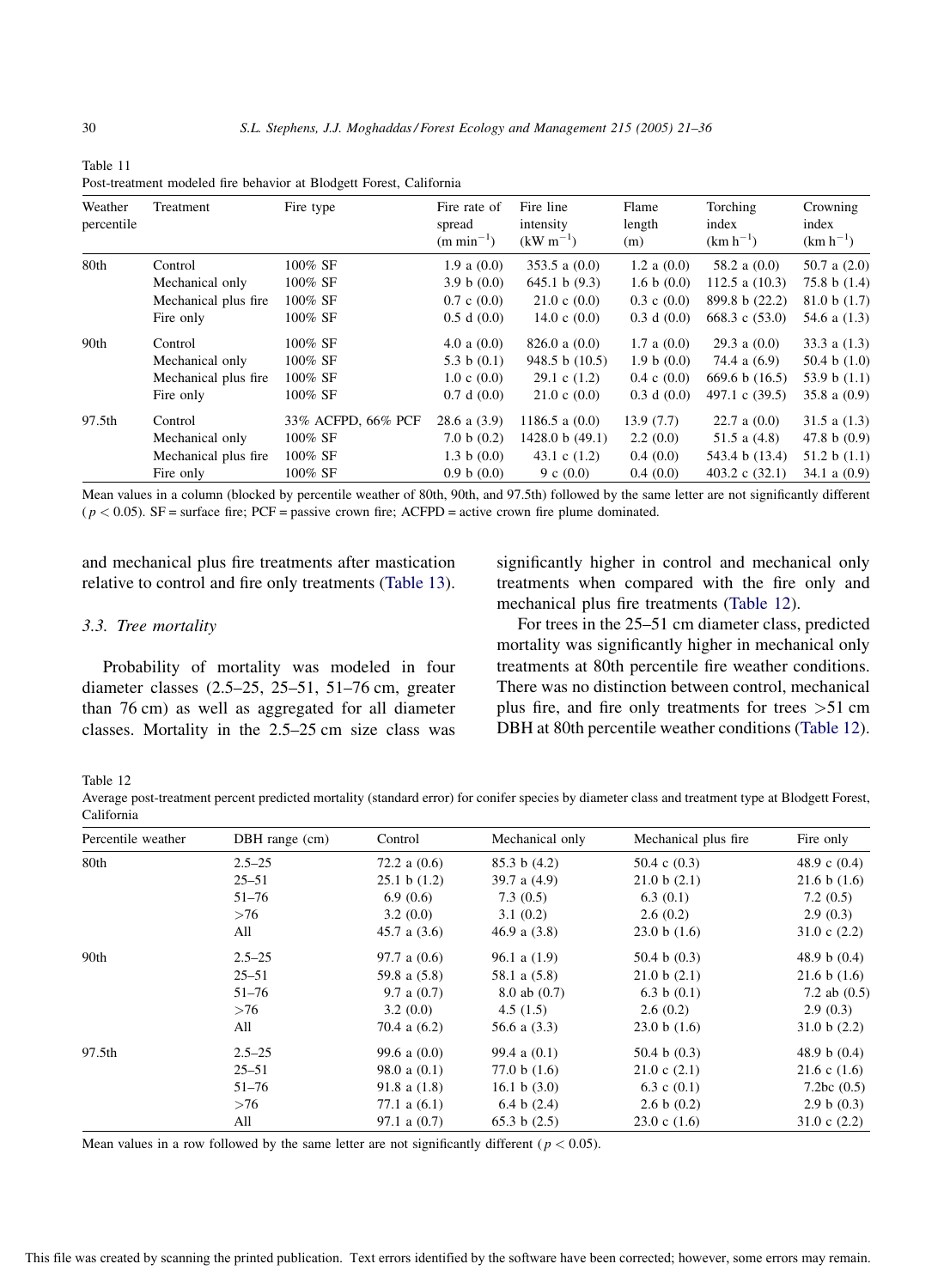All species **Control** Control Mechanical only Mechanical plus fire Fire only Pretreatment (2001) 0.085 (0.009) 0.069 (0.009) 0.070 (0.003) 0.076 (0.005) Post-harvest 0.085 (0.009) 0.056 (0.005) 0.056 (0.004) <sup>a</sup> Post-mastication 0.085 a (0.009) 0.046 b (0.002) 0.045 b (0.002) and 0.045 b (0.002) Post-treatment (2003) 0.081 a (0.007) 0.046 b (0.002) 0.042 b (0.002) 0.072 a (0.003)

Average canopy bulk density ( $\text{kg m}^{-3}$ ) (standard error) for all treatments at each treatment stage from Blodgett Forest, California

Mean values in a row followed by the same letter are not significantly different ( $p < 0.05$ ).<br><sup>a</sup> Fire only units not treated during this treatment stage.

<span id="page-10-0"></span>Table 13

As stands were tested under more severe weather conditions, predicted mortality in fire only and mechanical plus fire treatments generally remained significantly lower than control and mechanical only treatments ([Table 12](#page-9-0)). At 97.5th percentile conditions, the control had the highest probability of mortality.

For trees 51–76 cm, there was no significant difference among treatments in predicted mortality at 80th percentile fire weather conditions ([Table 12\)](#page-9-0). At 90th percentile fire weather conditions mechanical plus fire treatments had significantly lower probability of mortality than the controls. At 97.5th conditions, the control had the highest overall predicted mortality for trees greater than 25 cm DBH [\(Table 12\)](#page-9-0).

For trees greater than 76 cm, there was no significant difference in predicted mortality between treatments at 80th and 90th percentile fire weather conditions. At 97.5th percentile conditions, the control remained significantly higher than the mechanical only, mechanical plus fire, and fire only treatments, which were statistically similar to each other ([Table 12](#page-9-0)).

When the analysis was completed for all diameter classes, tree mortality in the control and mechanical only treatments remained significantly higher than the mechanical plus fire and fire only treatments ([Table 12\)](#page-9-0). At 97.5th percentile conditions, mortality in the controls was significantly higher than all other treatments (all trees).

## 4. Discussion

The effects of the thinning treatment (crown and thinning from below) was reflected in the reduction of density of trees along with an increase 1000 h fuel loads [\(Tables 4 and 6](#page-5-0)). Canopy bulk density was effectively reduced by thinning and mastication

(Table 13). The combination of thinning and mastication each reduced crown bulk density by approximately 19% ([Table 3\)](#page-5-0) in mechanical only and mechanical plus fire treatments. Similar reductions in crown fuels from thinning treatments have been reported in northeast Oregon [\(McIver et al., 2003\)](#page-14-0) and Arizona [\(Fule et al., 2001\)](#page-13-0).

Overall, the treatments had little effect on both conifer and hardwood species composition ([Table 5](#page-6-0)). When compared to quantitative plot data from this region taken by George Sudworth in 1899 [\(Stephens,](#page-15-0) [2000\)](#page-15-0), both treated areas and controls have a higher percent species composition of white fir, sugar pine, and California black oak, though the presence of ponderosa pine is lower than previously measured during this period ([Table 5](#page-6-0)). Prior to influence of fire suppression and early 20th century harvesting practices, California black oak comprised approximately 2% (by basal area ha<sup>-1</sup>) or  $6\%$  (by trees ha<sup>-1</sup>) of mixed conifer forests near the study area [\(Stephens,](#page-15-0) [2000\)](#page-15-0). Current composition of California black oak ranges from 4 to  $11\%$  (by basal area ha<sup>-1</sup>) in posttreatment stands ([Table 5\)](#page-6-0).

Torching and crowning indices were not significantly changed after harvesting alone ([Table 9](#page-8-0)). The addition of mastication resulted in significant increases in torching and crowning indices ([Table](#page-8-0) [10\)](#page-8-0) primarily from the increased height to live crown base ([Table 4](#page-5-0)) from mastication. Reducing crown bulk density in these stands with crown thinning alone did not substantially change potential fire behavior or effects.

In this study, the most effective method for crown fuel reduction is the removal of trees in the 2.5–25 cm diameter class, which compose the dominant ladder fuels. Overall, mastication is effective in reducing ladder fuels and increasing height to live crown base. The tradeoff is an increase in surface fuel depth and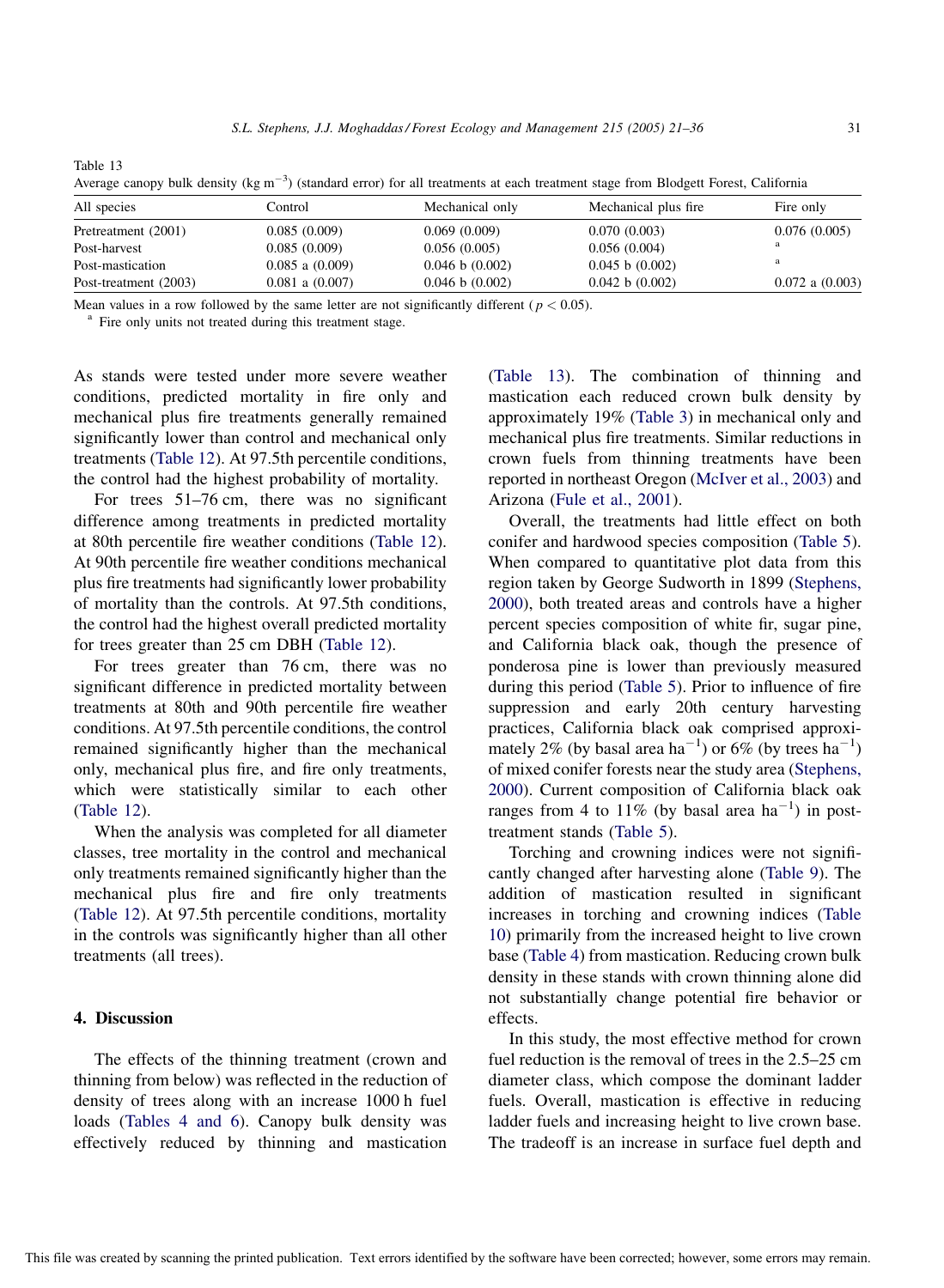continuity. The longevity of this change in fuel load will depend on the size distribution and species composition of the activity fuels and the local rates of decay for these types of biomass. It is noted that logging slash in the 100 and 1000 h size classes can remain in Sierra Nevada forests for 20–30 years (Bob Heald, personal communication, 2003). This suggests that activity fuels may contribute to increased surface fuel loads for decades after treatment.

Prescribed burning was effective in reducing tree density in the 2.5–25 cm DBH class but there was not a corresponding reduction in crown bulk density ([Table 13](#page-10-0)). Even though crown bulk density was not significantly reduced in fire only treatments, predicted fire behavior and mortality were more effectively reduced relative to controls and mechanically only treatments. This is likely due to the reduction in surface fuels, which in turn reduced flame length and fireline intensity, resulting in a decreased probability of crown fire and tree mortality.

The prescribed fire treatment resulted in a significant decrease in the 2.5–25 cm DBH class ([Table 4\)](#page-5-0), though most of the stems killed by fire remained as standing dead trees. In the case of mastication, that material remained on the ground surface. Standing dead fuels can contribute more to increased spotting over long distances whereas surface fuels contribute directly to rate of spread, fire line intensity, and flame lengths ([Rothermel, 1972;](#page-14-0) [Alexander, 1988](#page-14-0)). Both scenarios can increase the difficulty of fire suppression. The standing dead trees in the fire only treatment will fall to the ground in a relatively short time and additional prescribed fires will be needed to maintain low fire hazards.

Canopy cover was reduced in all active treatments though it remained relatively high in units treated mechanically (51–58%) ([Table 4](#page-5-0)). While many codominant and dominant trees were removed, the majority of the canopy was harvested or masticated from the intermediate and suppressed canopy layers, leaving the overstory canopy relatively unchanged. One-year post-burn, the prescribed fire treatment did not substantially remove dominant or co-dominant trees because fire behavior was not severe enough to kill many trees over 30 cm DBH. It is important to note that indirect mortality from increased insect activity, periods of drought, and pathogens, may increase mortality in larger trees in prescribed fire and mechanical followed by fire treatments ([Stephens and](#page-15-0) [Finney, 2002](#page-15-0)).

Changes in fuel structure occurred in sound 1000 h fuel loads after harvesting in the mechanical and mechanical plus fire treatments [\(Table 6\)](#page-6-0). This increase is likely attributable to increase in tree-tops and larger diameter limb wood resulting from harvest activities. Thousand-hour fuels typically contribute more to spotting, smoldering combustion, and cambial injury where adjacent to live trees. Though it was not quantified, it appeared that fuels were more continuous in masticated units when compared with the postthinning, post-burn, and controls. This continuity appeared to have contributed to more severe fire behavior when prescribed burns were implemented in the mechanical plus fire treatment. The period of flaming combustion was higher in the mechanical plus fire treatment (approximately 15–20 min) versus fire only treatment (approximately 3–10 min).

Prescribed burning significantly reduced the total combined fuel load of litter, duff, 10, 100, and 1000 h fuels by as much as 90% [\(Table 8\)](#page-7-0) in fire only and mechanical plus fire treatments. This reduction significantly altered fire behavior in both mechanical plus fire and fire only treatments in terms of fireline intensity and predicted mortality ([Tables 11 and 12\)](#page-9-0). The reduction in coarse woody debris (CWD) due to prescribed burning may be of concern to wildlife habitat for many species [\(Smith, 2000\)](#page-15-0), though there are currently more standing dead trees available for CWD recruitment in fire only than mechanical plus fire treatments compared to their pretreatment state. This increase in the CWD recruitment pool after burning has been described in other studies [\(Tinker](#page-15-0) [and Knight, 2000](#page-15-0)). When discussing the role of CWD in current ecosystems, it is important to have an understanding of the quantity, quality, and distribution there may have been during the pre-historical fire interval of 4.7 years (fire interval range of 4–28 years) ([Stephens and Collins, 2004; Stephens, 2004; Ste](#page-15-0)[phens and Moghaddas, 2005b\)](#page-15-0) reported for areas within the current Blodgett Forest property boundaries.

All three active treatments significantly reduced predicted tree mortality when compared with the control. Mechanical treatments, as implemented here, were effective at moderating fire behavior and effects. Treatments which incorporated a surface fuel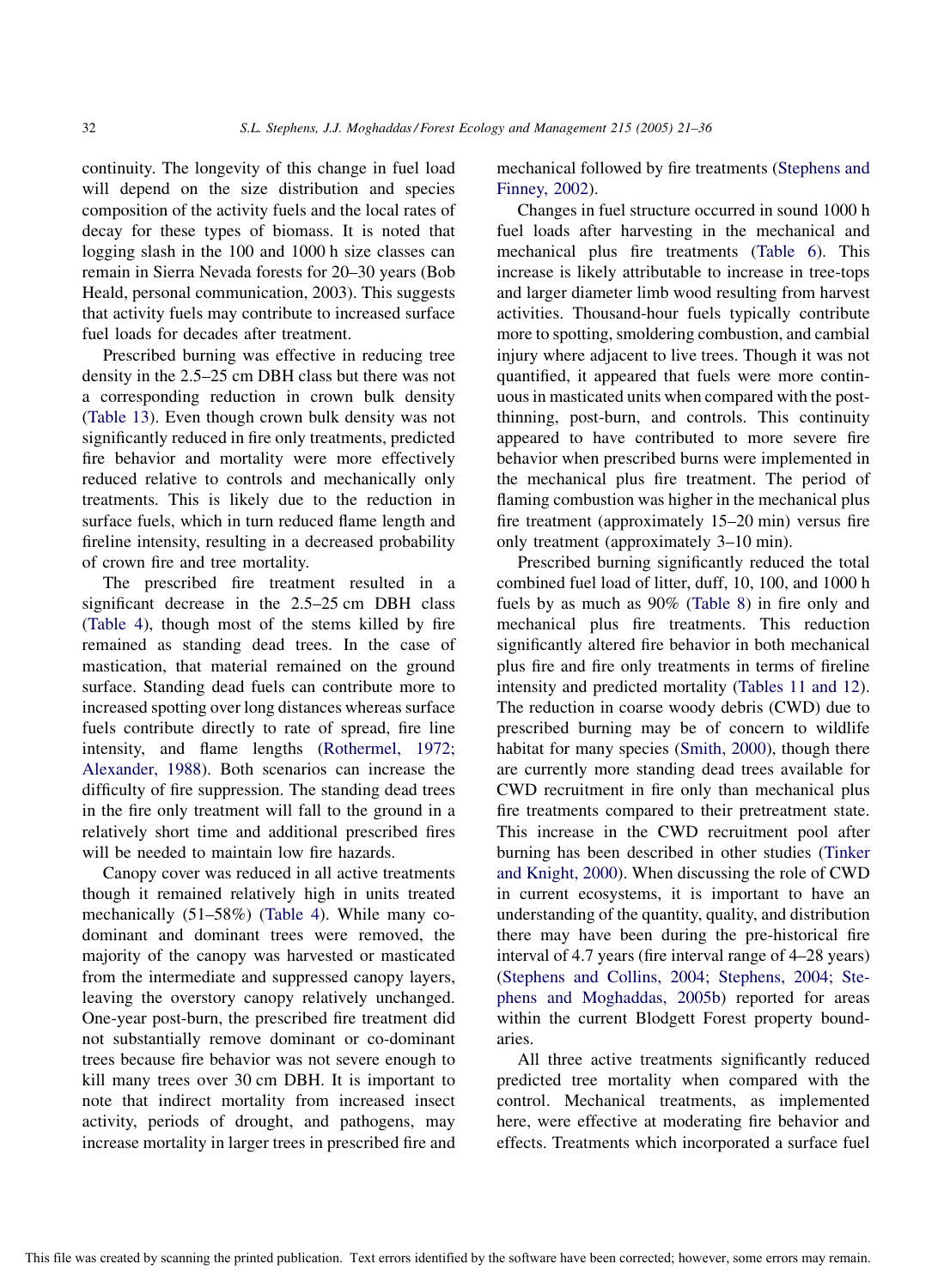treatment showed a higher degree of fire behavior reduction than mechanical only treatments. Reduction of slash (activity fuels) is a critical component of a successful fuel treatment [\(Stephens, 1998; Fule et al.,](#page-15-0) [2001](#page-15-0)).

Prescribed burning was more effective at reducing fire behavior in terms of fireline intensity, flame length, and rate of spread at 90th percentile conditions. [Pollet and Omi \(2002\)](#page-14-0) conclude that ''... sites with mechanical treatments dramatically reduced fire severity compared to sites withy prescribed fire only''. This work was done after wildfire in uncontrolled conditions and appears to contradict the findings of this study but different site characteristics could have influenced these results. Reduction in surface (natural and activity) fuels after harvesting also decreased tree mortality in areas subjected to the Cone Wildfire at Blacks Mountain Experimental Forest, California (Carl Skinner, personal communication, 2003).

The mechanical plus fire and fire only treatments had significantly lower predicted mortality in the 2.5– 76 cm size class ([Table 12\)](#page-9-0). At 80th and 90th percentile fire weather conditions, trees greater than 76 cm DBH had similar predicted mortality when compared with the control [\(Table 12\)](#page-9-0). At 97.5th percentile conditions, trees greater than 76 cm DBH in controls had significantly higher mortality than in actively treated units ([Table 12\)](#page-9-0). This is likely to due the combination of reduced surface fuels (in units treated with fire) and increased height to crown base. It is apparent from this study that the no treatment option (control) was not effective at reducing predicted fire behavior and tree mortality.

High fire hazards in unmanaged second-growth forests were noted as early as the 1920s in California ([Show and Kotok, 1924](#page-15-0)). Reducing surface fuel load can reduce predicted mortality of trees in the 2.5– 76 cm size class. Removing ladder fuels and raising the average height to crown base can be effective in reducing predicted mortality of trees >51 cm under 97.5th percentile fire weather conditions ([Table 12\)](#page-9-0). Others have found that similar ''thin from below'' or ''low thinning'' approaches can reduce the chance of torching and crown fire initiation ([Peterson et al.,](#page-14-0) [2003](#page-14-0)).

Treatments that utilized fire as the primary treatment (fire only) or secondarily after mechanical treatments (mechanical plus fire) had the lowest predicted probability of mortality under the three modeled weather conditions [\(Table 12](#page-9-0)). Even under the most severe modeled conditions, the probability of tree mortality in burned treatments remained relatively low.

Direct fire damage including percent crown volume scorched ([Stephens and Finney, 2002\)](#page-15-0) and bark char have been shown to be key factors in predicting postfire tree mortality [\(van Mantgem and Schwartz, 2003](#page-15-0)). It is also important to note that other factors (level of bark beetle activity, root pathogen density, drought severity) can also influence the probability of mortality. [van Mantgem et al. \(2003\)](#page-15-0) found that white fir trees with slower pre-burn growth rates suffered significantly higher rates of mortality than faster growing trees which suffered a similar degree of crown volume scorch. Pre-burn growth rates are likely affected by species composition, stand age, density, and past management history, suggesting that treatment prescriptions should be designed for the stand they are being implemented in as opposed to a more generic prescription that may not have the capacity for such variation.

#### 5. Conclusions

While all three active treatments were effective in modifying fire behavior and predicted tree mortality, it is important to understand the tradeoffs of implementing any individual treatment on a site-specific basis. Mechanical treatments can be effective in reducing predicted mortality but increased fire behavior from activity fuels may hinder suppression activities. Both mechanical and fire treatments may be logistically difficult near developed areas or could be socially unacceptable for various reasons by stakeholders and the general public. Results from this study indicate that the no-treatment (control) option was ineffective at reducing predicted fire behavior and tree mortality.

With any fuel treatments, it is important to identify short and long term management goals before implementation. An assessment should determine the level of fire hazard from surface, ladder, and crown fuels, and determine what level of risk that hazard poses to other resources or assets. The treatment should then be designed to mitigate that particular risk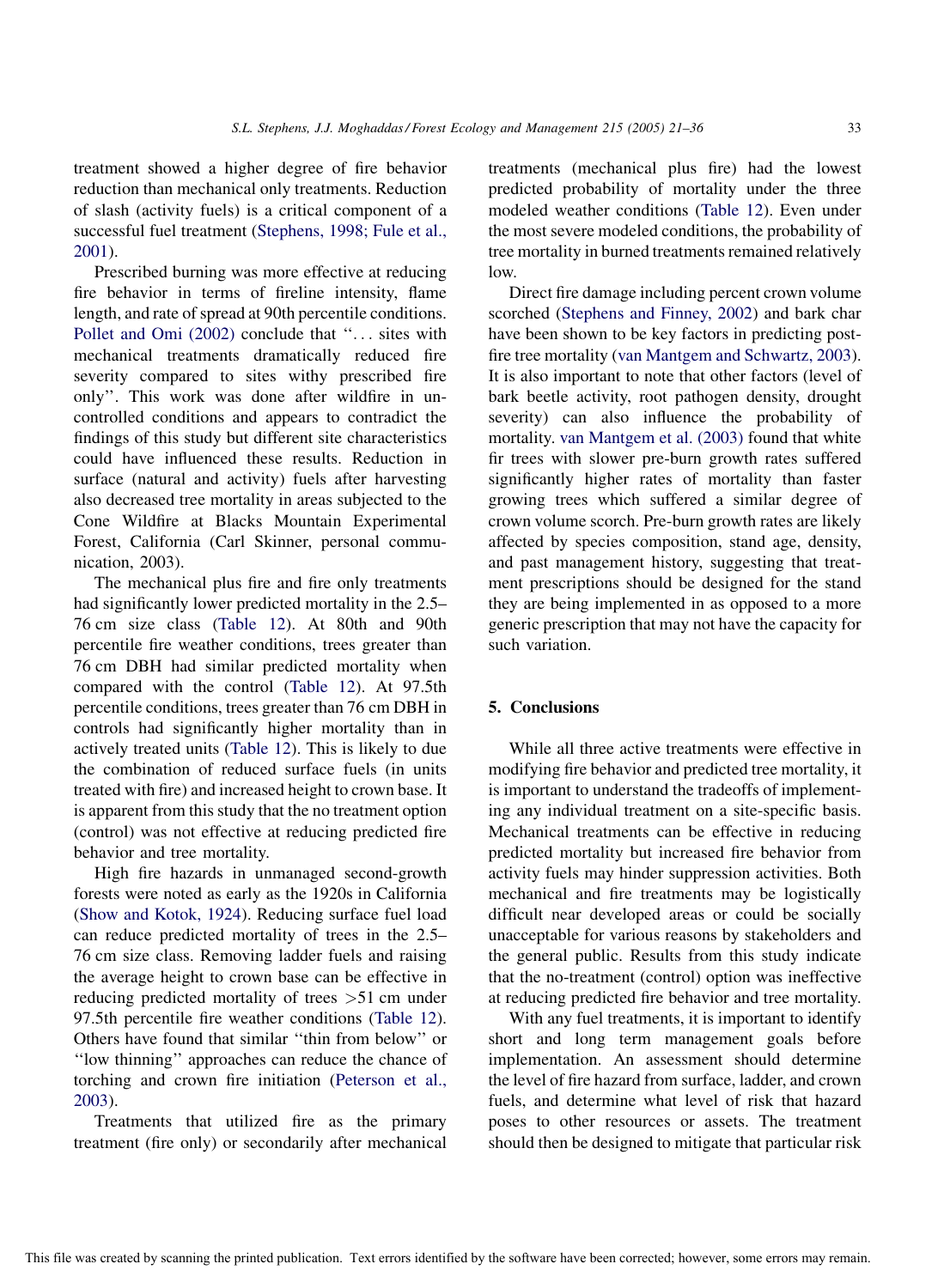<span id="page-13-0"></span>by treating the appropriate component of the fuel complex from which the hazard is derived. Fundamentals to any fuel treatment include (a) reducing surface fuel loads (particularly in areas where existing surface fuels are at high level) to decrease fire intensity, (b) not substantially increasing surface fuel loads by adding activity fuels ([Stephens, 1998\)](#page-15-0), and (c) adequately raising height to crown base to reduce passive crown fire ([Keyes and O'Hara, 2002; Peterson](#page-14-0) [et al., 2003; Graham et al., 2004\)](#page-14-0). Reducing crown bulk density in these stands with crown thinning alone did not substantially change potential fire behavior or effects.

Understanding potential rates of tree mortality is critical in predicting future forest structure and function. In particular, higher levels of mortality will increase the rate of snag recruitment and in turn, influence coarse woody debris recruitment. This recruitment may in turn affect both wildlife and insect populations in addition to surface fuel loads. High mortality may also influence other structural components including tree canopy cover, tree regeneration, and understory plant responses. From a timber management perspective, high post-fire mortality will reduce commercial values. High tree mortality may also impair visual resources associated with forest ecosystems to some human populations.

Gaining an understanding of how different fuel treatments affect basic vegetation structure, fuel characteristics, and predicted fire behavior and effects is necessary for making informed decisions about which treatment will meet management objectives ([Stephens and Ruth, 2005\)](#page-15-0). Increasing our knowledge of the short and long-term effects of these treatments is also essential to understanding their ecological effects at multiple temporal and spatial scales. Further research is needed on how fuel treatments affect other components of the ecosystem including wildlife populations, insects activity, soil characteristics, coarse woody debris availability, snag density, and live biomass accumulation.

## Acknowledgments

This project was funded by the USDA–USDI Joint Fire Sciences Program and a grant from the Resource Legacy Fund Foundation. This is publication number

65 of the National Fire and Fire Surrogate Project. We would like to especially thank the University of California Blodgett Forest Research Station for their dedicated cooperation and support of the Fire Surrogate Study. Emily Moghaddas reviewed this manuscript. We thank Jim Baldwin for statistical advice. Thanks also to the U.C. Berkeley FFS Research Team and all 2001–2004 summer field assistants.

### References

- Albini, F., 1976. Estimating wildfire behavior and effects. USDA Forest Service General Technical Report, INT-30. Intermountain Forest and Range Experiment Station, Ogden, UT.
- Alexander, M.E., 1988. Help with making crown fire hazard assessments. In: Fisher, W.C., Arno, S.F. (Comps), Protecting people and homes from wildfire in the Interior West: Proceedings of the Symposium and Workshop. USDA Forest Service General Technical Report, INT-251. Intermountain Forest and Range Experiment Station, Ogden, UT.
- Anderson, H.E., 1982. Aids to determining fuel models for estimating fire behavior. USDA Forest Service General Technical Report, INT-122. Forest and Range Experiment Station, Ogden, UT.
- Ansley, J.S., Battles, J.J., 1998. Forest composition, structure, and change in an old-growth mixed conifer forest in the northern Sierra Nevada. J. Torrey Pines Bot. Soc. 125, 297–308.
- Biswell, H.H., 1989. Prescribed Burning in California Wildland Vegetation Management. University of California Press, Berkeley, CA, USA, p. 255.
- Boyce, J.S., 1921. Firescars and decay. The Timberman 22, 37.
- Brown, J.K., 1974. Handbook for Inventorying Downed Woody Material. USDA Forest Service General Technical Report, INT-16. Forest and Range Experiment Station, Ogden, UT.
- Brown, J.K., 1978. Weight and density of crowns of rocky mountain conifers. USDA Forest Service General Technical Report, INT-197. Forest and Range Experiment Station, Ogden, UT.
- Carlton, D., 2004. Fuels Management Analyst Plus Software, Version 3.8.19. Fire Program Solutions, LLC, Estacada, Oregon.
- CDF. 2003. The changing California: forest and range 2003 assessment. California Department of Forestry and Fire Protection, 197 p. [http://www.frap.cdf.ca.gov/assessment2003/](http://www.frap.cdf.ca.gov/assessment2003/Assessment_Summary/assessment_summary.html) [Assessment\\_Summary/assessment\\_summary.html](http://www.frap.cdf.ca.gov/assessment2003/Assessment_Summary/assessment_summary.html).
- Clar, C.R., 1959. California Government and Forestry. Division of Forestry, State of California, Sacramento, California.
- Franklin, J.F., Agee, J.A., 2003. Forging a science-based national forest fire policy. Issues Sci. Technol. 20, 59–66.
- Fule, P.Z., McHugh, C., Heinlein, T.A., Covington, W.W., 2001. Potential Fire behavior is reduced following forest restoration treatments. In: Vance, R.K., Edminster, C.B., Covington, W.W., Blake, J.A. (comps 2001). Ponderosa pine ecosystems restoration and conservation: steps towards stewardship. USDA Forest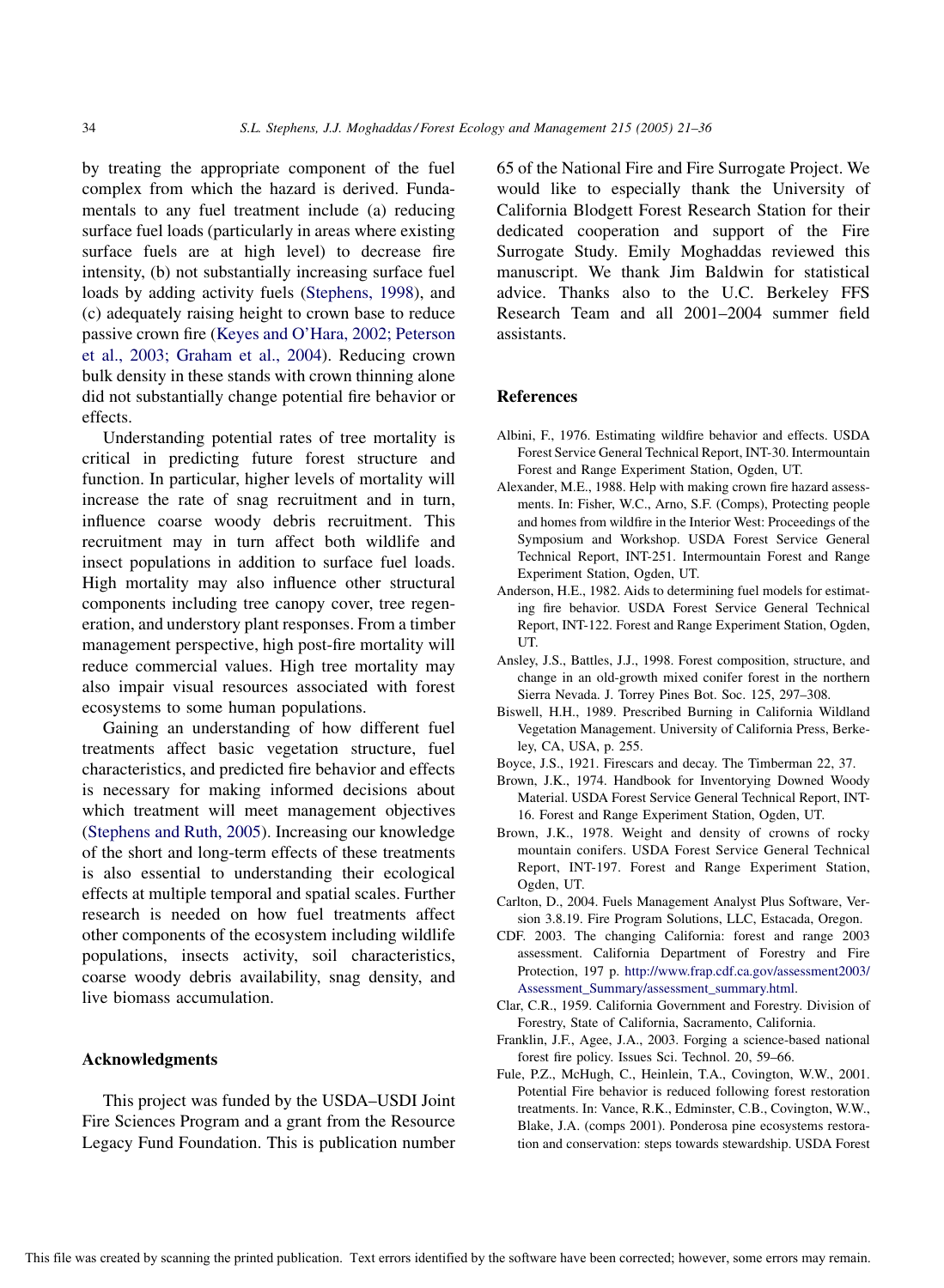<span id="page-14-0"></span>Service Proceedings, RMRS-22 28-35. Rocky Mountain Research Station, Ogden, UT.

- Gill, S.J., Biging, G.S., Murpy, E., 2000. Modeling tree crown radius and estimating canopy cover. For. Ecol. Manage. 126, 405– 416.
- Graham, R.T., McCaffrey, S., Jain, T.B., 2004. Science basis for changing forest structure to modify wildfire behavior and severity. USDA Forest Service General Technical Report, RMRS-120, Rocky Mountain Research Station, Ogden, Utah, 43 p.
- Hart, S.C., Firestone, M.K., Paul, E.A., 1992. Decomposition and nutrient dynamics of ponderosa pine needles in a Mediterraneantype climate. Can. J. For. Res. 22, 306–314.
- HFRA, 2003. Healthy forest restoration act. H.R. 1904. United States Congress, Washington, DC. Available on world wide web at [http://www.house.gov/dunn/leg/108-1/billspassed/](http://www.house.gov/dunn/leg/108-1/billspassed/HR1904.pdf) [HR1904.pdf](http://www.house.gov/dunn/leg/108-1/billspassed/HR1904.pdf) [accessed 28 January 2004].
- Keyes, C.R., O'Hara, K.L., 2002. Quantifying stand targets for silvicultural prevention of crown fires. West. J. Appl. For. 17, 101–109.
- Kilgore, B.M., Taylor, D., 1979. Fire history of a sequoia mixed conifer forest. Ecology 60, 129–142.
- Knapp, E.E., Stephens, S.L., McIver, J.D., Moghaddas, J.J., Keeley, J.E., 2004. The Fire and Fire Surrogate Study in the Sierra Nevada: evaluating restoration treatments at Blodgett Experimental Forest and Sequoia National Park. Proceedings of the Sierra Nevada Science Symposium. USDA Forest Service Pacific Southwest Research Station General Technical Report, PSW-GTR-193. pp. 79–85.
- Laudenslayer, W.F., Darr, H.H., 1990. Historical effects of logging on forests of the Cascade and Sierra Nevada Ranges of California. Trans. West. Sect. Wildl. Soc. 26, 12–23.
- Main,W.A., Paananen, D.M., Burgan, R.E., 1990. Fire Family Plus. USDA Forest Service General Technical Report, NC-138. USDA Forest Service, North Central Forest Experiment Station, St. Paul, MN.
- Martin, R.E., Dell, J.D. 1978. Planning for prescribed burning in the inland northwest. USDA Forest Service General Technical Report, PNW-66. Pacific Northwest Forest and Range Experiment Station, Portland, OR.
- McDonald, P.M., Tappeiner, J.C. 1996. Silviculture-ecology of forest-zone hardwoods in the Sierra Nevada. 621–636. In: Sierra Nevada Ecosystem Project: Final Report to Congress, vol. II, Assessments and Scientific Basis for Management Options. Centers of Water and Wildland Resources, Davis, California.
- McIver, J.D., Adams, P.W., Doyal, J.A., Drews, E.S., Hartsough, B.R., Kellogg, L.D., Niwa, C.G., Ottmar, R., Peck, R., Taratoot, M., Torgersen, T., Youngblood, A., 2003. Environmental effects and economics of mechanized logging for fuel reduction in North eastern Oregon mixed-conifer stands. West. J. Appl. For. 18, 238–249.
- Miliken, G.A., Johnson, D.E., 2002. Analysis of Messy Data, vol. III, Analysis of Covariance. Chapman & Hall/CRC, p. 605.
- Millar, C.I., Woolfenden, W.B., 1999. The role of climate change in interpreting historical variability. Ecol. Appl. 9, 1207–1216.
- Miller, C., Urban, D.L., 2000. Modeling the effects of fire management alternatives on Sierra Nevada mixed-conifer forests. Ecol. Appl. 10, 85–94.
- NFAM, 2004. National Fire and Aviation Management Web Applications, Bald Mountain Weather Station, Station I.D. 042603, weather files. [http://famweb.nwcg.gov/weatherfirecd/](http://famweb.nwcg.gov/weatherfirecd/california.htm) [california.htm.](http://famweb.nwcg.gov/weatherfirecd/california.htm)
- NOAA 2004. National Oceanic and Atmospheric Administration, wind speed conversion chart. [http://www.seawfo.noaa.gov/fire/](http://www.seawfo.noaa.gov/fire/olm/fire/10togust.htm) [olm/fire/10togust.htm](http://www.seawfo.noaa.gov/fire/olm/fire/10togust.htm) [accessed on 16 June 2004].
- North, M., Oakley, B., Chen, J., Erickson, H., Gray, A., Izzo, A., Johnson, D., Ma, S., Marr, J., Meyer, M., Purcell, K., Rambo, T., Rizzo, D., Roath, B., Schowalter, T. 2002. Vegetation and ecological characteristics of mixed-conifer and red fir forests at the Teakettle Experimental Forest. USDA Forest Service General Technical Report, PSW-186. Pacific Southwest Research Station, Albany, CA.
- National Wildfire Coordinating Group, 2001. Review and Update of the 1995 Federal Wildland Fire Management Policy. Interagency Fire Center, Boise, Idaho.
- Omi, Phil, N., Kalabokidis, K.D., 1998. Fuels modification to reduce large fire probability. In: Proceedings of the Third International Conference on Forest Fire Research, 14th Conference on Fire and Forest Meteorology, vol. II, Luso, November 16/20, pp. 2073–2088.
- Parsons, D.J., DeBendeetti, S.H., 1979. Impact of fire suppression on a mixed-conifer forest. For. Ecol. Manage. 2, 21–33.
- Peterson, D.L., Johnson, M.C., Agee, J.K., Jain, T.B., McKenzie, D., Reinhardt, E.D., 2003. Fuels planning: managing forest structure to reduce fire hazard. In: Proceedings of the Second International Wildland Fire Ecology and Fire Management Congress, Orlando, Florida, p. 10.
- Pollet, J., Omi, P.N., 2002. Effect of thinning and prescribed burning on crown fire severity in ponderosa pine forests. Int. J. Wildland Fire 11, 1–10.
- Reinhardt, E.D., Keane, R.E., Brown, J.K., 1997. First Order Fire Effects Model: FOFEM 4.0, User's Guide. USDA Forest Service General Technical Report, INT-344, Intermountain Forest and Range Experiment Station, Ogden, UT.
- Romme, W.H., Kaufmann, M.R., Veblen, T.T., Sherriff, R., Regan, C.M. 2003. Ecological effects of the Haymen Fire. Part II. Historical (pre-1860) and current (1860–2002) forest and landscape structure. In: Graham, R.T. (tech ed.) Haymen fire case study. USDA Forest Service General Technical Report, RMRS-114. Rocky Mountain Research Station, Ogden, UT.
- Rothermel, R.C., 1972. A mathematical model for predicting fire spread in wild land fuels. USDA Forest Service Research Paper, INT-115, Intermountain Forest and Range Experiment Station, Ogden, UT, 40 p.
- Rothermel, R.C., 1991. Predicting fire behavior and size of crown fires in the northern Rocky Mountains. USDA Forest Service Research Paper, INT-438, Intermountain Forest and Range Experiment Station, Ogden, UT, 46 p.
- Sall, J., Lehman, A., Creighton, L., 2001. JMP Start Statistics. A Guide to Statistics and Data Analysis using JMP and JUMP IN Software, 2nd ed. Duxbury, Pacific Grove, CA.
- Scott, J.H., Reinhardt, E.D., 2001. Assessing crown fire potential by linking models of surface and crown fire behavior. USDA Forest Service Research Paper, RMRS-29. U.S. Department